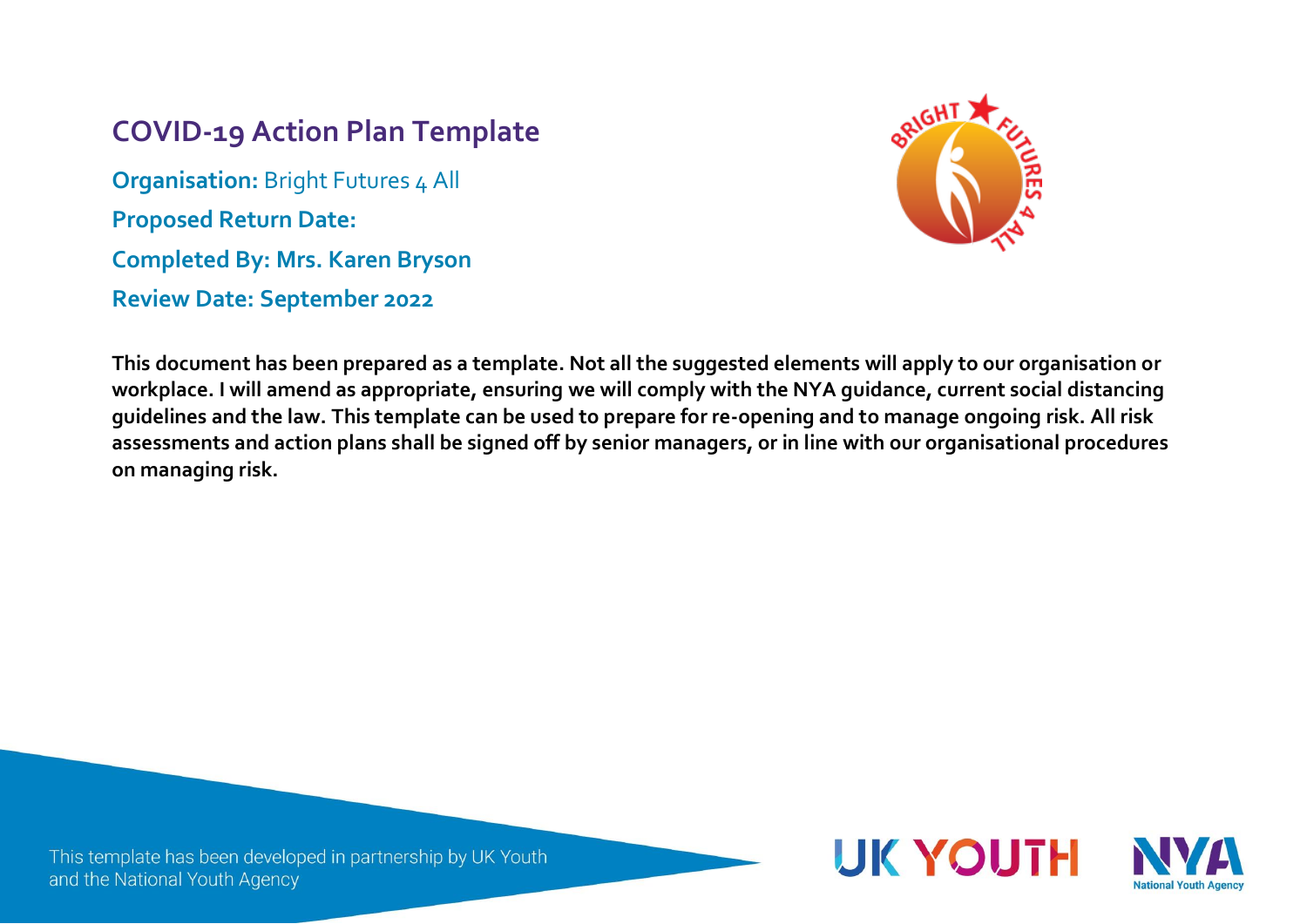# **1. Preparing for re-opening**

| <b>Task/Action</b>                                                                                                                                                                                                                                                             | <b>By Whom</b>                  | <b>Action</b>                                                                                                                                                                                                                                                                                                                     | <b>Completed</b><br><b>Date</b>                                        |
|--------------------------------------------------------------------------------------------------------------------------------------------------------------------------------------------------------------------------------------------------------------------------------|---------------------------------|-----------------------------------------------------------------------------------------------------------------------------------------------------------------------------------------------------------------------------------------------------------------------------------------------------------------------------------|------------------------------------------------------------------------|
| Prepare action plan, outlining how staff will be<br>phased back into the workplace.                                                                                                                                                                                            | Managers/<br>Trustees           | Phased Return Individual Action Plan & COVID-19 Risk<br>Assessments completed. Staff levels are sufficiently low<br>that no phasing up is required.                                                                                                                                                                               | 18.08.2020                                                             |
| Consult with staff, volunteers and young<br>people with regard to draft phased return<br>action plan, to ensure any concerns raised are<br>addressed/resolved where possible and also<br>ensuring staff fully understand what is<br>required of them when they return to work. | Managers/<br>Staff/<br>Trustees | Due to staff levels not being high enough to have a<br>phased return to work required this is not applicable.                                                                                                                                                                                                                     | N/A                                                                    |
| Review existing work/activity risk assessments<br>to ensure they address COVID-19                                                                                                                                                                                              | Managers/<br>Trustees           | Amendments to be made to current risk assessments if<br>appropriate.                                                                                                                                                                                                                                                              | Ongoing                                                                |
| Consult staff/volunteers with regard to<br>revised risk assessments.                                                                                                                                                                                                           | Managers/<br>Staff              | If a member of staff feels that their needs are not<br>addressed by the current risk assessments then these<br>shall be incorporated should they be applicable.<br>Examples of what might be added are the needs of staff<br>who come from BAME backgrounds or those staff who<br>have individuals at home who are safe quarding. | No later than 1<br>week after<br>revised risk<br>assessment<br>drafted |
| Ensure all updated risk assessments are signed<br>off by all staff                                                                                                                                                                                                             | Managers/<br>Staff              | Once all staff are content with draft risk assessments.                                                                                                                                                                                                                                                                           | Once results of<br>consultations                                       |

This template has been developed in partnership by UK Youth<br>and the National Youth Agency



**UK YOUTH**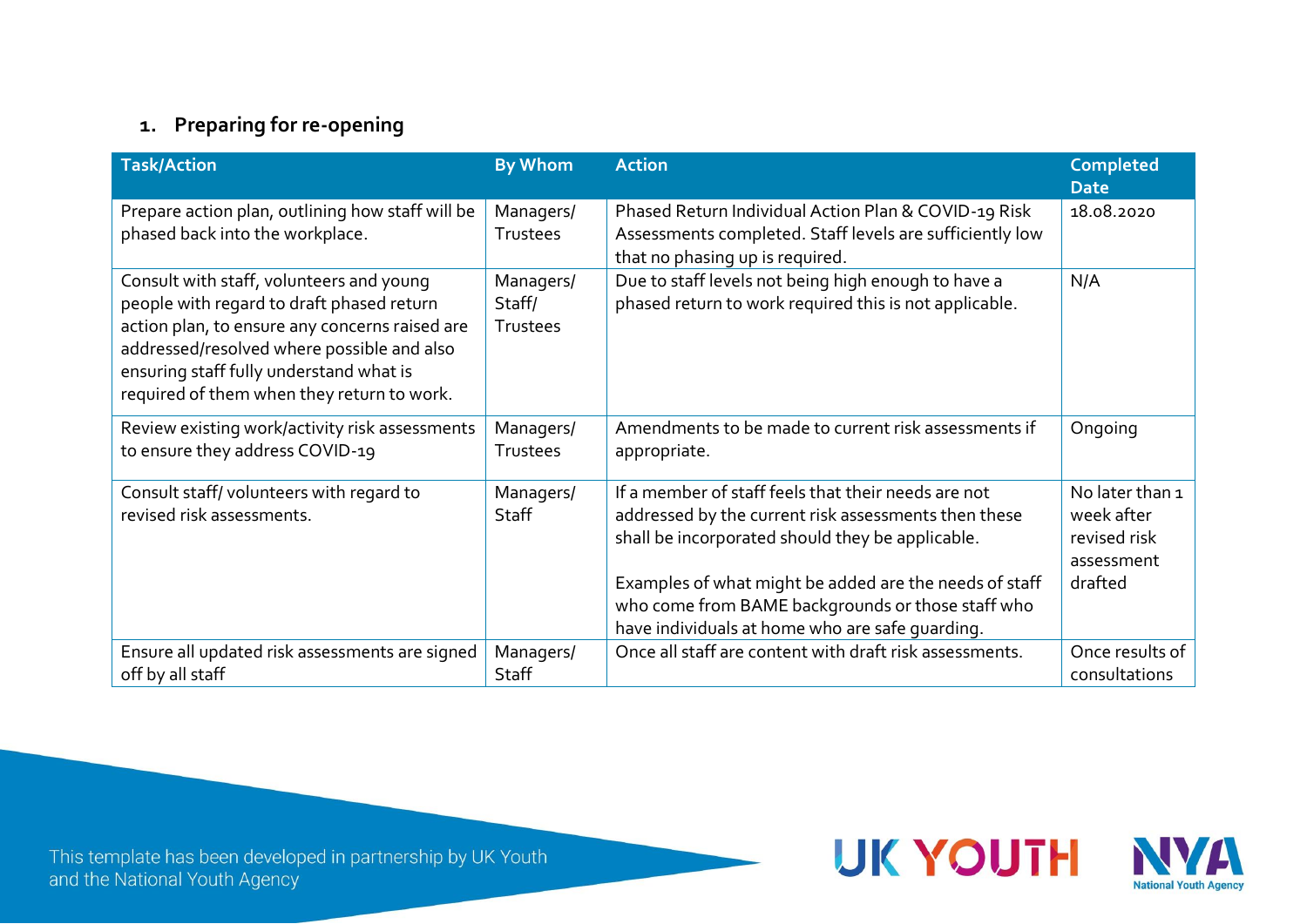|  | $\sim$<br>with staff are |
|--|--------------------------|
|  | added to risk            |
|  | assessments              |

### **2. Managing Risk**

| <b>Task/Action</b>                                                                                                                 | <b>By Whom</b>        | <b>Action</b>                                                                                                                                                                                                                                                                   | <b>Completed</b><br><b>Date</b>                       |
|------------------------------------------------------------------------------------------------------------------------------------|-----------------------|---------------------------------------------------------------------------------------------------------------------------------------------------------------------------------------------------------------------------------------------------------------------------------|-------------------------------------------------------|
| Prepare notices/sign advising the importance<br>of handwashing and facilities available.                                           | All                   | Whilst a plethora of signs are already up at Croydon<br>BME Forum, a review of our action points taken from the<br>phased return plan identified a need for more in certain<br>areas like drop off points.                                                                      | Prior to<br>children being<br>allowed back<br>on site |
| All staff to be provided with required<br>equipment to enable safe working from home.                                              | Managers/<br>Staff/IT | If working from home there shall be no face to face<br>contact with others outside of that household so no<br>equipment relative to the virus is required.                                                                                                                      | 19.08.2020                                            |
| Ensure all toilets are equipped with soap and<br>paper hand towels - regular checks<br>maintained to ensure items are replenished. | All                   | Contractually, this falls under the purview of the<br>property landlord and not Bright Futures 4 All CIC but we<br>are aware that, should children return to our site,<br>lavatory cleanliness will be a factor and this has been<br>addressed in our COVID-19 Risk Assessment. | Prior to<br>children being<br>allowed back<br>on site |

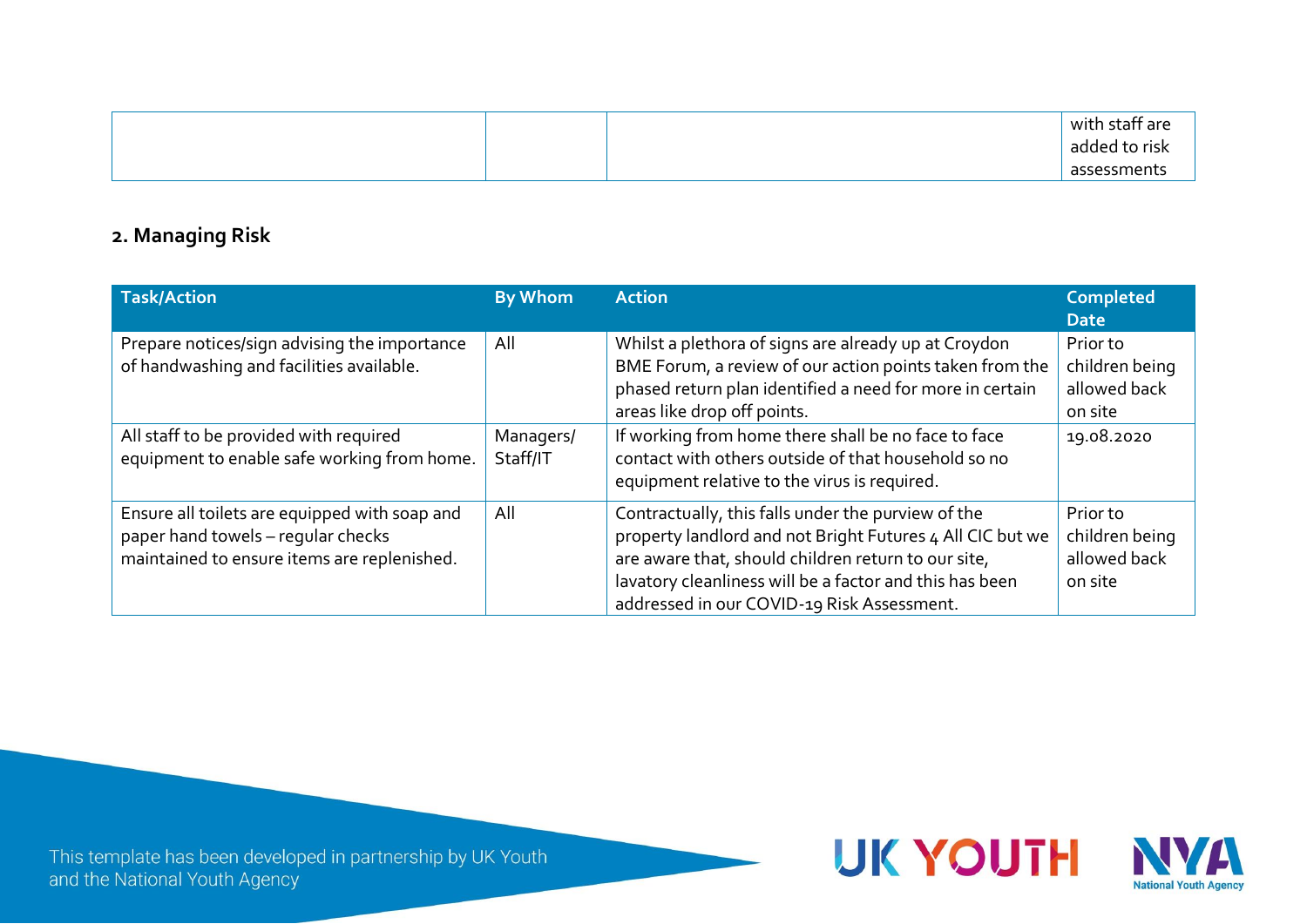| Homeworking Risk Assessment to be emailed<br>to all staff for completion and return to<br>Managers                                            | All                             | Not applicable.                                                                                                                                                                                      | N/A |
|-----------------------------------------------------------------------------------------------------------------------------------------------|---------------------------------|------------------------------------------------------------------------------------------------------------------------------------------------------------------------------------------------------|-----|
| Review risk assessments returned and follow<br>up on any actions raised, liaising with staff<br>member.                                       | Trustees/<br>Managers/<br>Staff |                                                                                                                                                                                                      |     |
| Review work that can be delivered from home,<br>consult with staff/dept/team                                                                  | Managers/<br>Staff              |                                                                                                                                                                                                      |     |
| Review staff working areas, ensuring where<br>relevant adaptions are put in place to ensure<br>safe working e.g. 2m distancing, screens, etc. | Managers                        | Seating has been socially distant since the return to<br>working on site. Consideration has been made to other<br>measures that could be taken due a high proportion of<br>staff members being BAME. |     |
| Staff advised with regard to keeping work<br>areas clean and provided with cleaning<br>materials.                                             | Managers                        |                                                                                                                                                                                                      |     |
| Cleaning materials to be purchased for all sites                                                                                              |                                 |                                                                                                                                                                                                      |     |

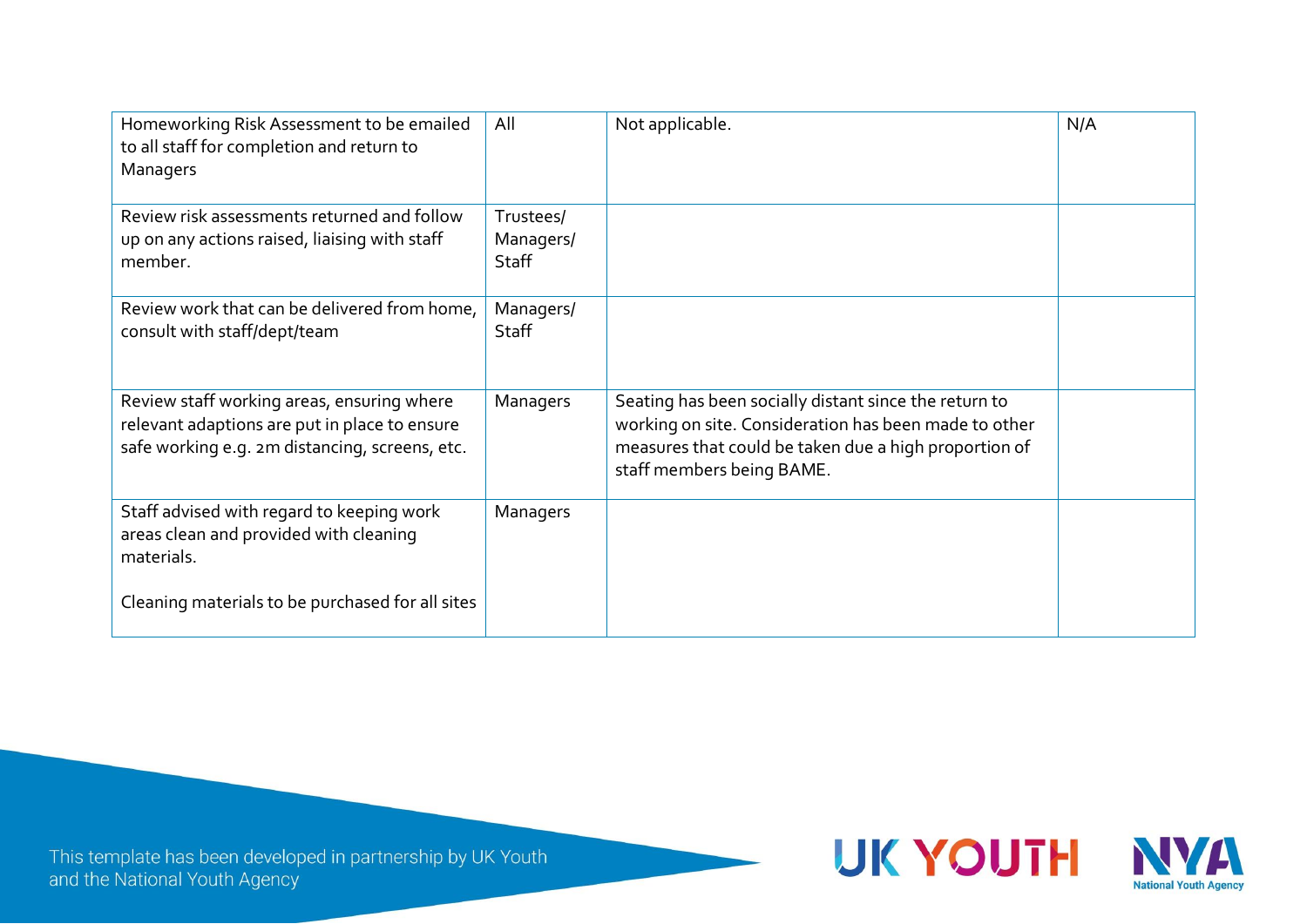| Communal areas will be regularly cleaned     | All | This falls under the purview of the property landlord in |  |
|----------------------------------------------|-----|----------------------------------------------------------|--|
| throughout the day, in line with staff rota. |     | the first instance but a healthy dose of common sense    |  |
|                                              |     | from all staff members shall allow communal areas to     |  |
|                                              |     | remain sanitized following use.                          |  |

### **3. Managing staff and volunteers**

| <b>Task/Action</b>                                                                               | By Whom                    | <b>Action</b>                                                                                                                                                                               | <b>Completed</b><br><b>Date</b> |
|--------------------------------------------------------------------------------------------------|----------------------------|---------------------------------------------------------------------------------------------------------------------------------------------------------------------------------------------|---------------------------------|
| All staff provided with equipment to work at<br>home, ensuring remote access to work<br>systems. | Managers/IT<br>Managers/IT | Staff are required to provide computer and telephony<br>equipment themselves if they are working from home.<br>Should an expense be incurred then it might be<br>reimbursed by the company. |                                 |
|                                                                                                  |                            | Remote access to work systems is down to the<br>broadband at the individual staff members location and<br>that of the company being stable.                                                 |                                 |

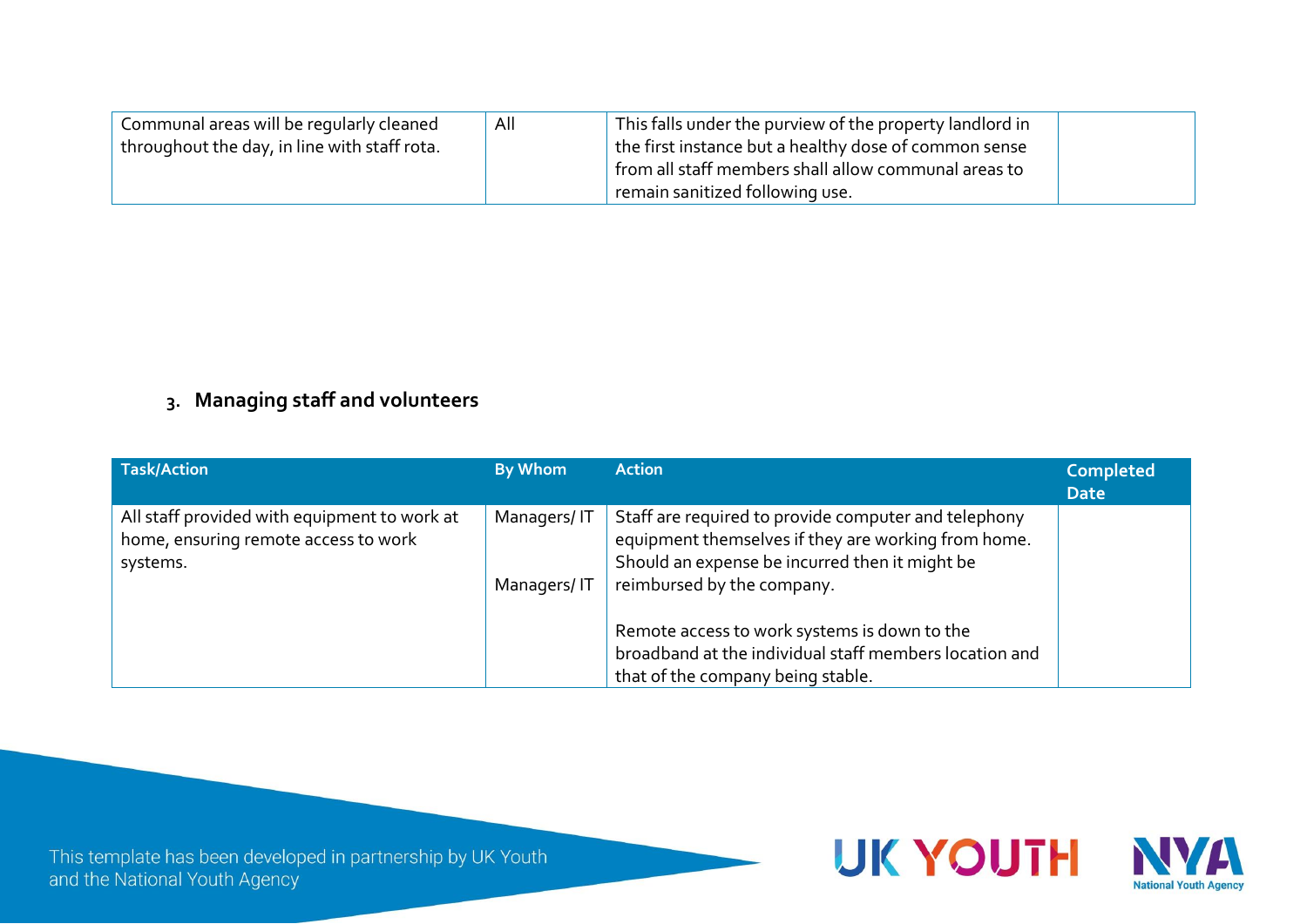|                                                                                                                                                   |                        | The company has provided email services to all<br>members of staff.                                                                                                                                          |  |
|---------------------------------------------------------------------------------------------------------------------------------------------------|------------------------|--------------------------------------------------------------------------------------------------------------------------------------------------------------------------------------------------------------|--|
| Keeping in touch with staff/volunteers during<br>remote working e.g. team meetings/individual<br>staff supervision etc.                           | Managers               | Zoom meetings held, at a minimum, once a week at<br>08:00 each Monday.                                                                                                                                       |  |
|                                                                                                                                                   |                        | Should further Zoom meetings be required, individually<br>or as a team, these may be arranged.                                                                                                               |  |
|                                                                                                                                                   |                        | Telephone voice and text communication is an option<br>too.                                                                                                                                                  |  |
| Support Staff Wellbeing; continuous review of<br>working arrangements.                                                                            | Trustees/<br>Managers  |                                                                                                                                                                                                              |  |
| Phased Return to be implemented for all sites,<br>this will include a reduced workforce being at<br>each site, ensuring sites are H & S compliant | Managers/IT            | This does not apply to Bright Futures 4 All due to the<br>number of staff and the size of the site negating the<br>requirement to phase the staff returns.                                                   |  |
| IT servers and all staff laptops to be updated<br>to enable work to sync with remote<br>working/office-based working.                             | $\mathsf{I}\mathsf{T}$ | On site IT infrastructure is in place and functional and<br>services such as email have been provided but do not<br>rely on Bright Futures 4 All broadband as they are<br>handled by a third party provider. |  |



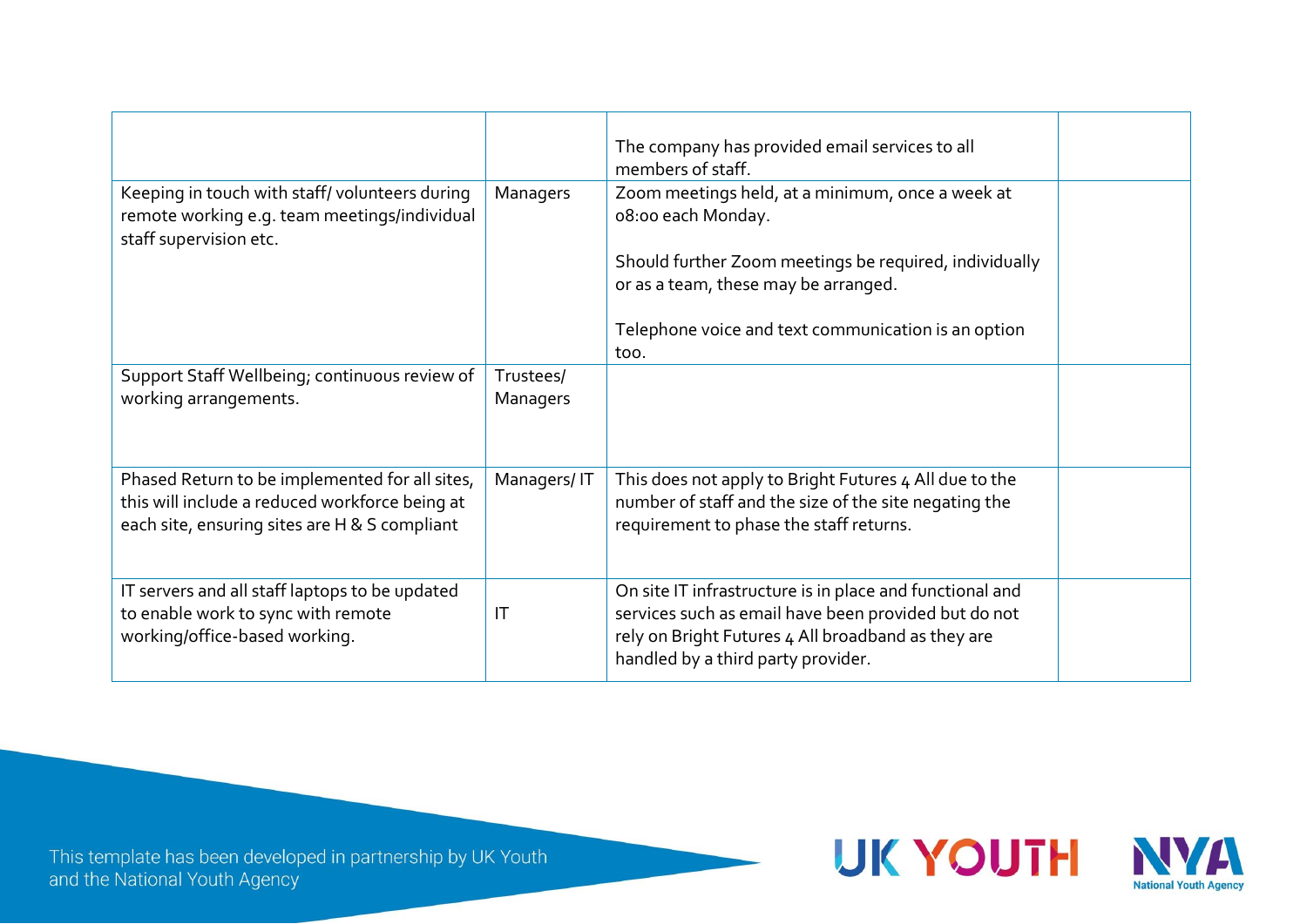| Ensure Staff can work from home if required<br>to self-isolate                                                                                                                                                                                     | Managers | Staff have laptops so can perform tasks as if they were<br>on site. Teaching staff have ability to conduct classes<br>virtually. If staff are BAME, young carers or have<br>underlying medical conditions then individual risk<br>assessment documentation must be checked. |  |
|----------------------------------------------------------------------------------------------------------------------------------------------------------------------------------------------------------------------------------------------------|----------|-----------------------------------------------------------------------------------------------------------------------------------------------------------------------------------------------------------------------------------------------------------------------------|--|
| Review layout of workstations to enable staff<br>to work further apart; where relevant<br>implement screens; if screens cannot be<br>implemented; arrange staff to work side by<br>side or facing away from each other rather<br>than face to face | Managers | Currently not a requirement due to social distancing of<br>2m being capable.                                                                                                                                                                                                |  |
| Where relevant mark-up desks with tape that<br>are not to be used to ensure social distancing<br>can be adhered to                                                                                                                                 | Managers | Not applicable.                                                                                                                                                                                                                                                             |  |
| Phased return of staff to reduce occupancy<br>level to enable safe distancing - Action Plans<br>will allow for this point                                                                                                                          | Managers | Not applicable.                                                                                                                                                                                                                                                             |  |
| Hot desk use to be avoided where possible - if<br>not appropriate cleaning facilities to be in<br>place to enable area/equipment to be cleaned<br>prior/after use.                                                                                 | Managers | Whilst staff tend to sit at the same location day in day<br>out there is the possibility, due to annual leave and/or<br>sickness, for staff to sit at different locations (in effect<br>hot desking). To make this process safer all staff shall                            |  |



**UK YOUTH**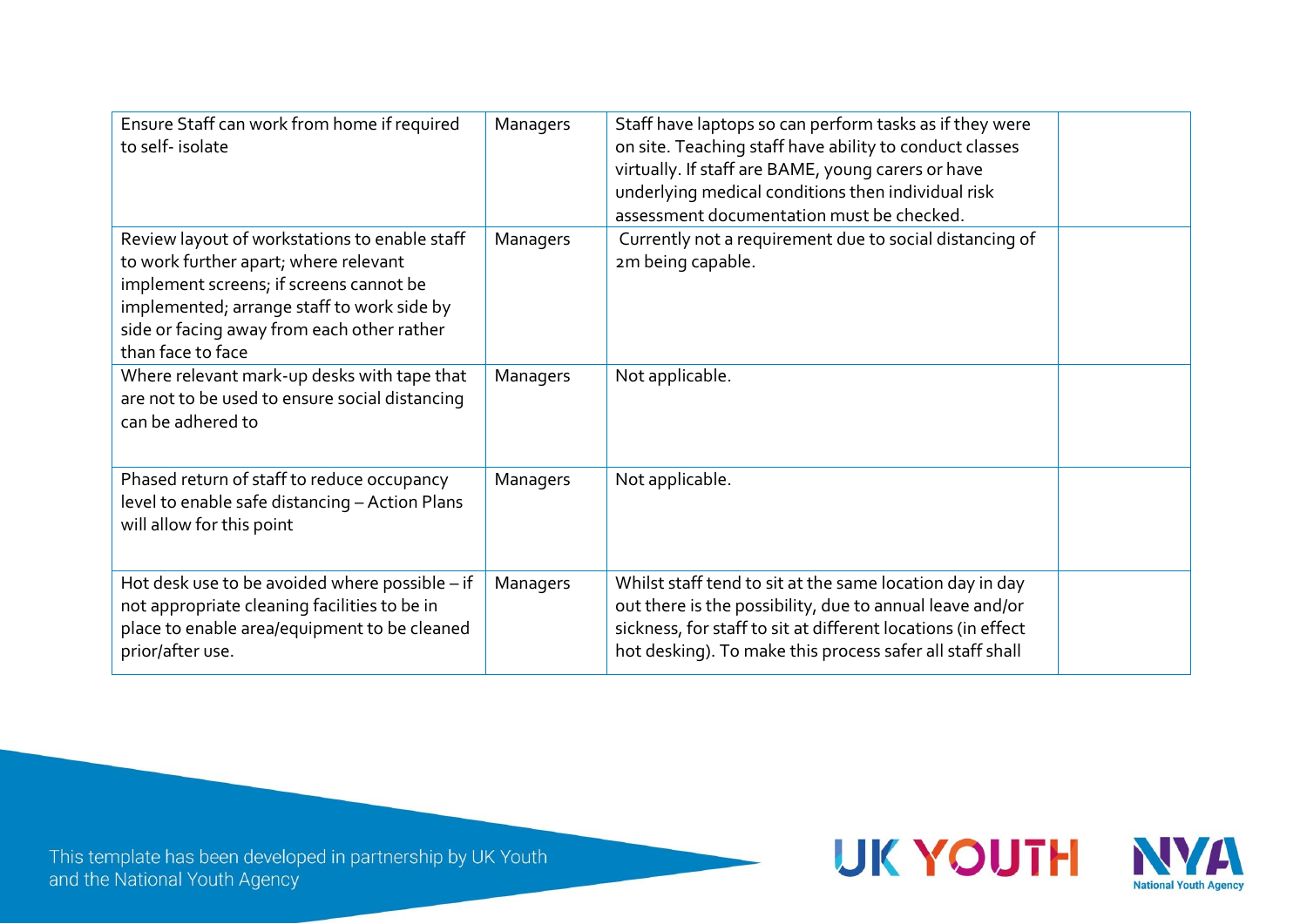|                                                                                                                                                                                                                                              |     | clean desks, chairs and surrounding areas at the end of<br>the day.                                                                                                                                                                                                                               |  |
|----------------------------------------------------------------------------------------------------------------------------------------------------------------------------------------------------------------------------------------------|-----|---------------------------------------------------------------------------------------------------------------------------------------------------------------------------------------------------------------------------------------------------------------------------------------------------|--|
| Photocopier/Printer - maintain 2 m distancing<br>whilst awaiting use of machine; floor tape will<br>be applied in front of machines to mark out<br>2m distancing                                                                             | All | Floor tape not a practical measure so one person at a<br>time around the printer. Notices to be put up to remind<br>staff of this, particularly in the area closest to the printer<br>and printer supplies.                                                                                       |  |
| Meetings;<br>Continue to use remote meetings as far as<br>possible. If physical meetings cannot be<br>avoided staff should maintain 2m distancing<br>separation, rooms should be well ventilated<br>and hand sanitiser provided in all rooms | All | Zoom meetings are utilised and when staff meet face to<br>face a social distance of 2m minimum is enforced. Hand<br>sanitiser does need to be introduced into all rooms<br>moving forward.                                                                                                        |  |
| Transmission should be avoided during<br>meetings - no sharing of documents or pens                                                                                                                                                          |     | No documents to be shared unless digital, and even then<br>they are to be emailed or applied to a shared drive so<br>staff do not handle the same laptop.                                                                                                                                         |  |
| Work Related Travel: to be kept to a<br>minimum; where possible to continue with<br>remote options already in place.                                                                                                                         | All | Staff to follow TfL quidance and walk or cycle where<br>possible rather than utilise public transport. If using<br>public transport a face mask must be worn at all times<br>and hand sanitiser used to clean hands on arrival at the<br>office. Should staff drive (car) or ride (bike) into the |  |

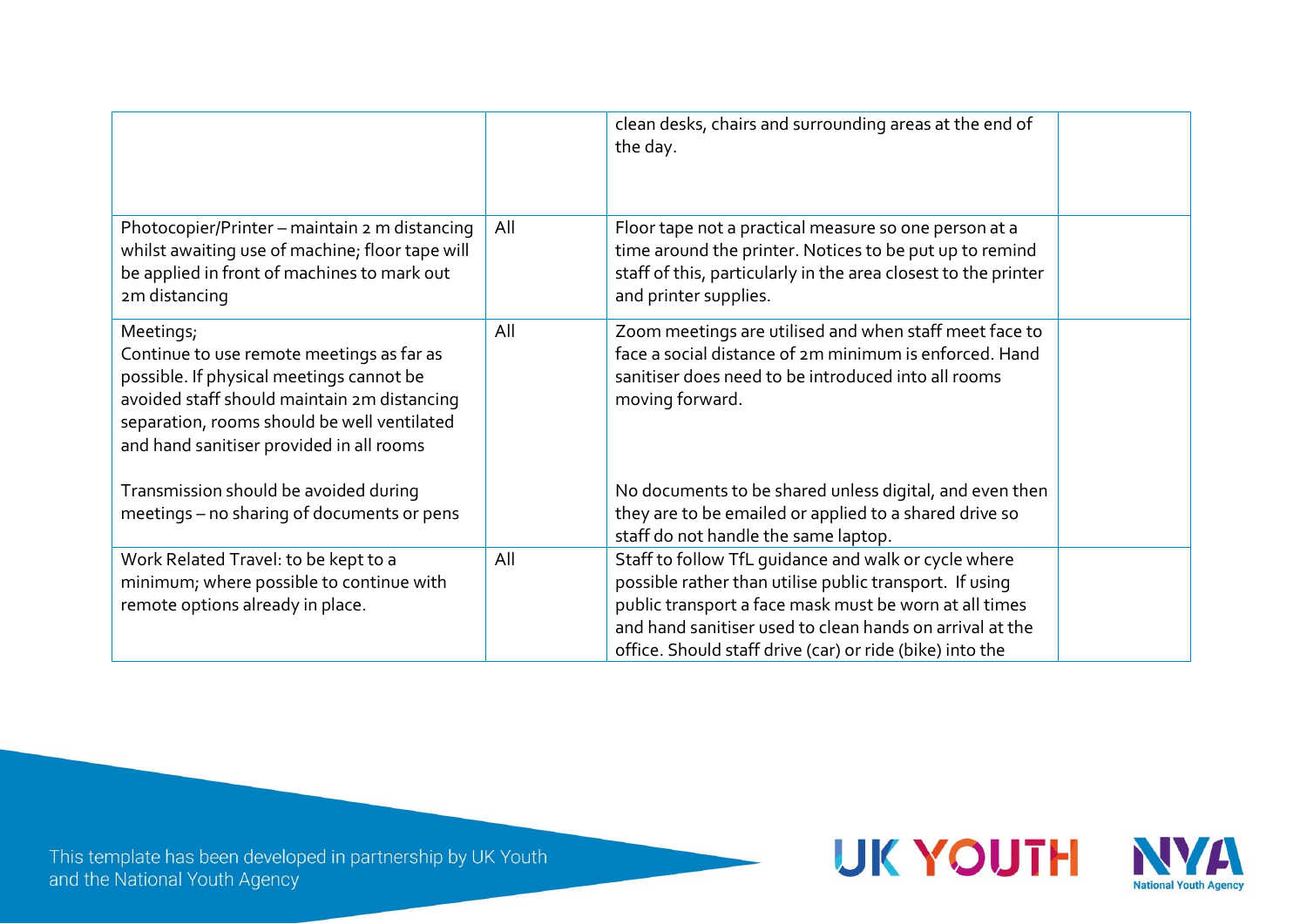|                                                                                                                                                                                                                                                                                                                                                                                                                                                                                         |          | office then only members of their household or a bubble<br>linked household are to travel with them. |  |
|-----------------------------------------------------------------------------------------------------------------------------------------------------------------------------------------------------------------------------------------------------------------------------------------------------------------------------------------------------------------------------------------------------------------------------------------------------------------------------------------|----------|------------------------------------------------------------------------------------------------------|--|
| Projects to review a phased return of staff to<br>all sites; Each project/department to prepare<br>an action plan, outlining where staff will be<br>based and days/hours they will be working at<br>the office/home; liaise with individuals and<br>agree a phased return to office based working;<br>consideration should be taken into account of<br>those staff who are shielding, vulnerable; who<br>have caring responsibilities; children not<br>returning back to education etc. | Managers | Not applicable.                                                                                      |  |
| The Action Plan/RA should also include any<br>workplace adaptations required, outside of<br>what has been outlined in this document, to<br>ensure staff can return to work and work<br>safely and should proceed to ensure these are<br>put in place.                                                                                                                                                                                                                                   |          |                                                                                                      |  |

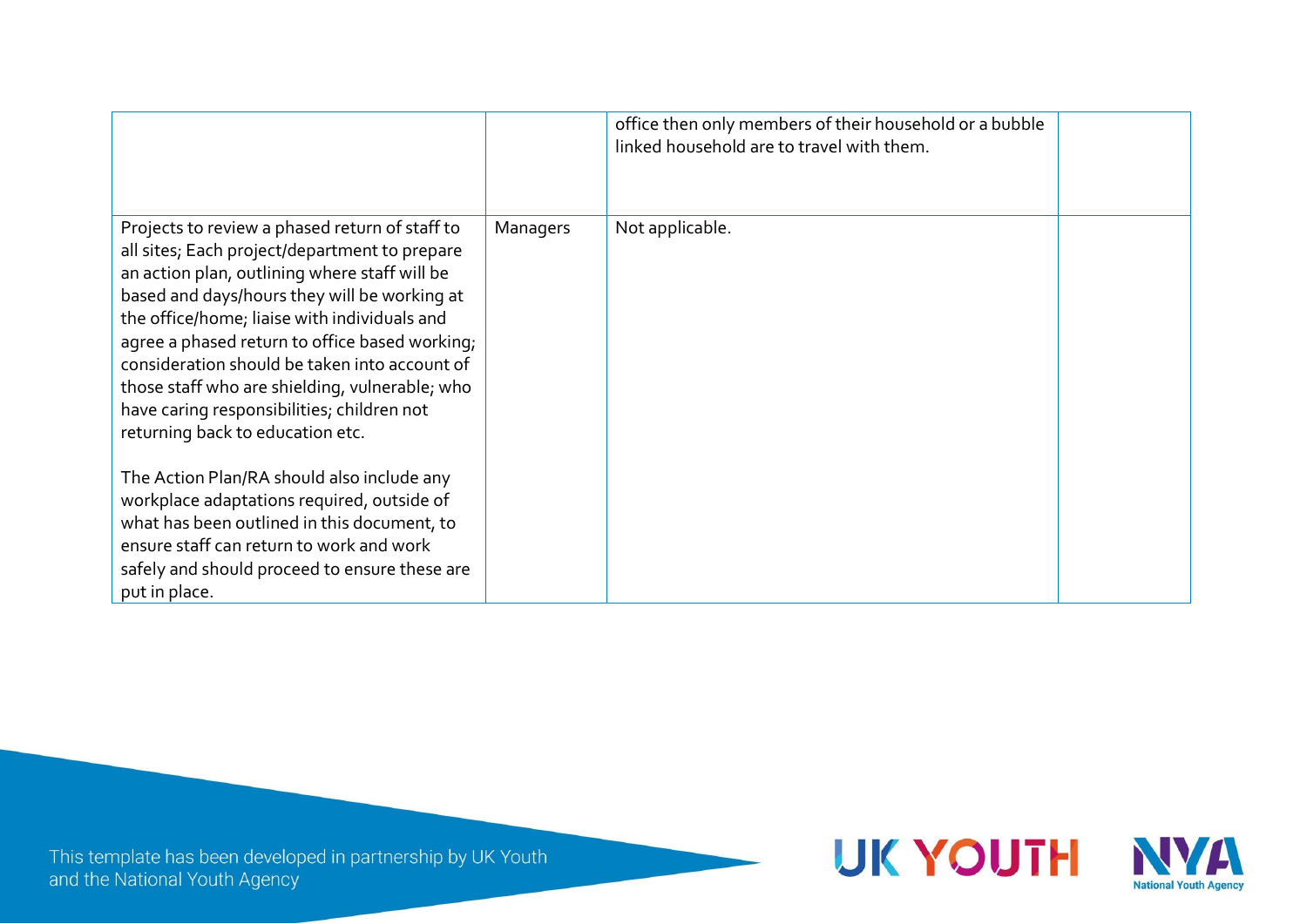**4. Protecting people who are at higher risk**

| Task/Action | By Whom<br><b>Action</b> | <b>Completed</b> |
|-------------|--------------------------|------------------|
|             |                          | <b>Date</b>      |

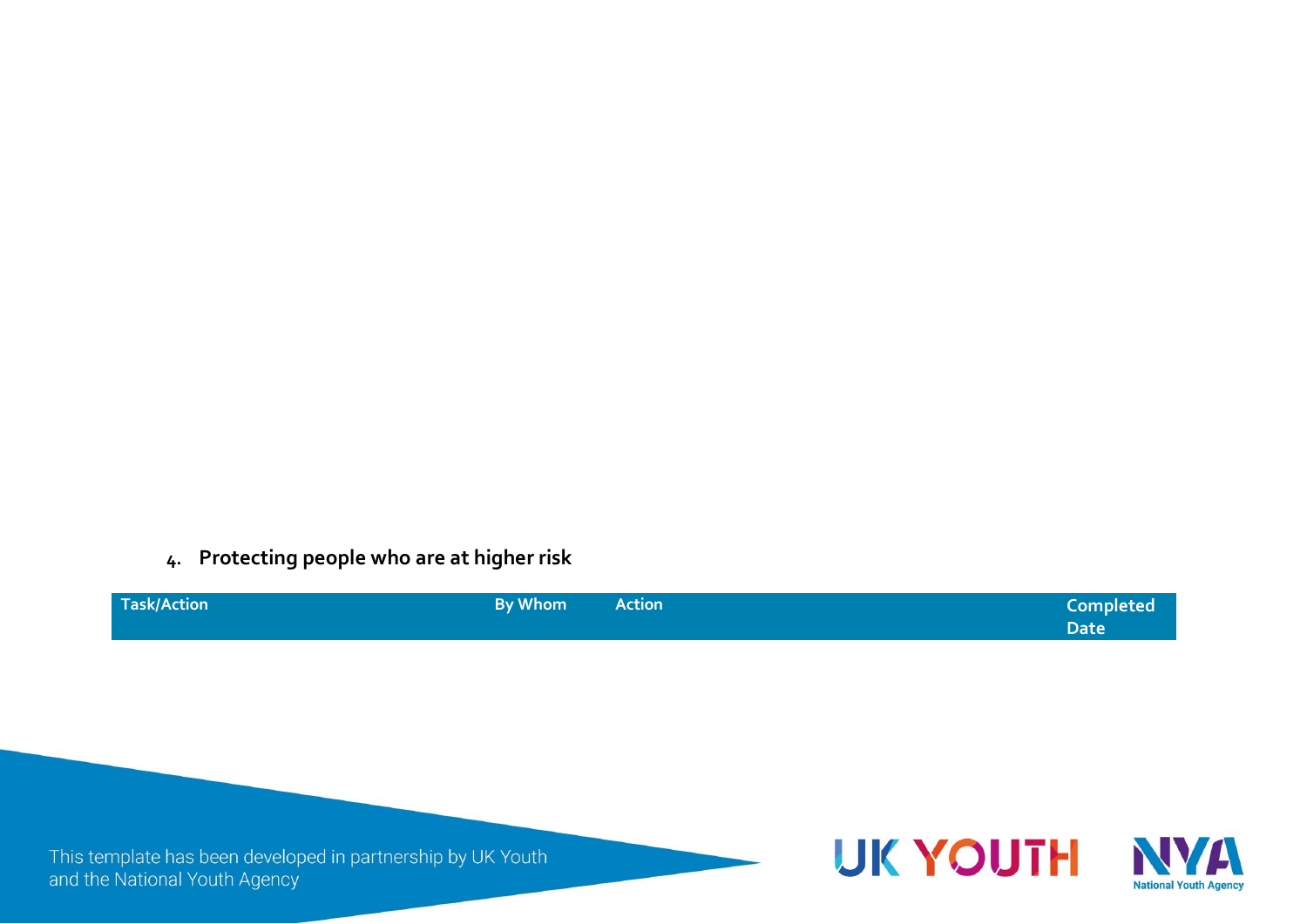| Refer to <i>guidance</i> on staff who are in clinically<br>extremely vulnerable and clinically vulnerable<br>groups; staff who have received notice to<br>shield to provide to details to Managers/HR;<br>Risk Assessments should reflect these group | Trustees/<br>Managers/<br>Relevant<br>Staff/HR | No staff are currently classified as "clinically extremely<br>vulnerable" or "clinically vulnerable". Should this change<br>then the staff member would be expected to work from<br>home. A risk assessment would be conducted in such an<br>instance to see if there was anything which said staff<br>member would require to execute their role at home.                                                                          |  |
|-------------------------------------------------------------------------------------------------------------------------------------------------------------------------------------------------------------------------------------------------------|------------------------------------------------|-------------------------------------------------------------------------------------------------------------------------------------------------------------------------------------------------------------------------------------------------------------------------------------------------------------------------------------------------------------------------------------------------------------------------------------|--|
| Staff with protected characteristics; e.g.<br>expectant mothers - Risk Assessments should<br>reflect specific duties required for this group                                                                                                          | Trustees/<br>Managers/<br>Relevant<br>Staff    | Risk Assessment would have to be conducted should a<br>member of staff's protected characteristic change. The<br>most common situation which this fits is pregnancy but<br>it may be another protected characteristic like religion.<br>Should a staff member convert to Islam and wish to<br>make the Hajj then that would require a Risk assessment<br>to be carried out due to risks outside of the influence of<br>the company. |  |
| Staff who live with clinically extremely<br>vulnerable individuals - Risk Assessments<br>should reflect this group                                                                                                                                    |                                                | For staff with clinically extremely vulnerable individuals<br>in their household or bubble linked household it would<br>be necessary for them to work from home.                                                                                                                                                                                                                                                                    |  |

**5. Equality**

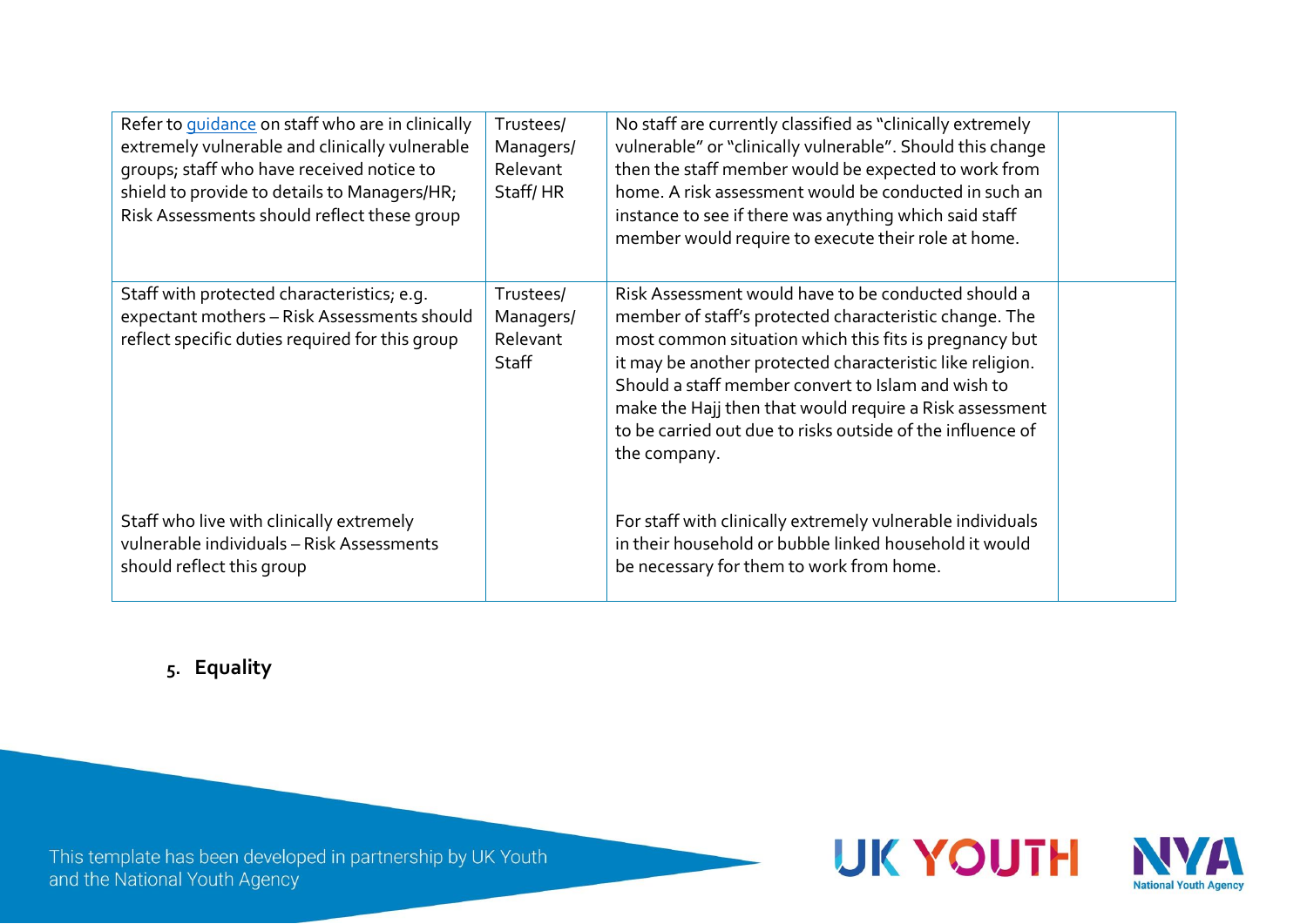| <b>Completed</b><br><b>Date</b> |
|---------------------------------|
|                                 |
|                                 |
|                                 |
|                                 |
|                                 |
|                                 |
|                                 |
|                                 |
|                                 |
|                                 |
|                                 |
|                                 |
|                                 |
|                                 |
|                                 |
|                                 |

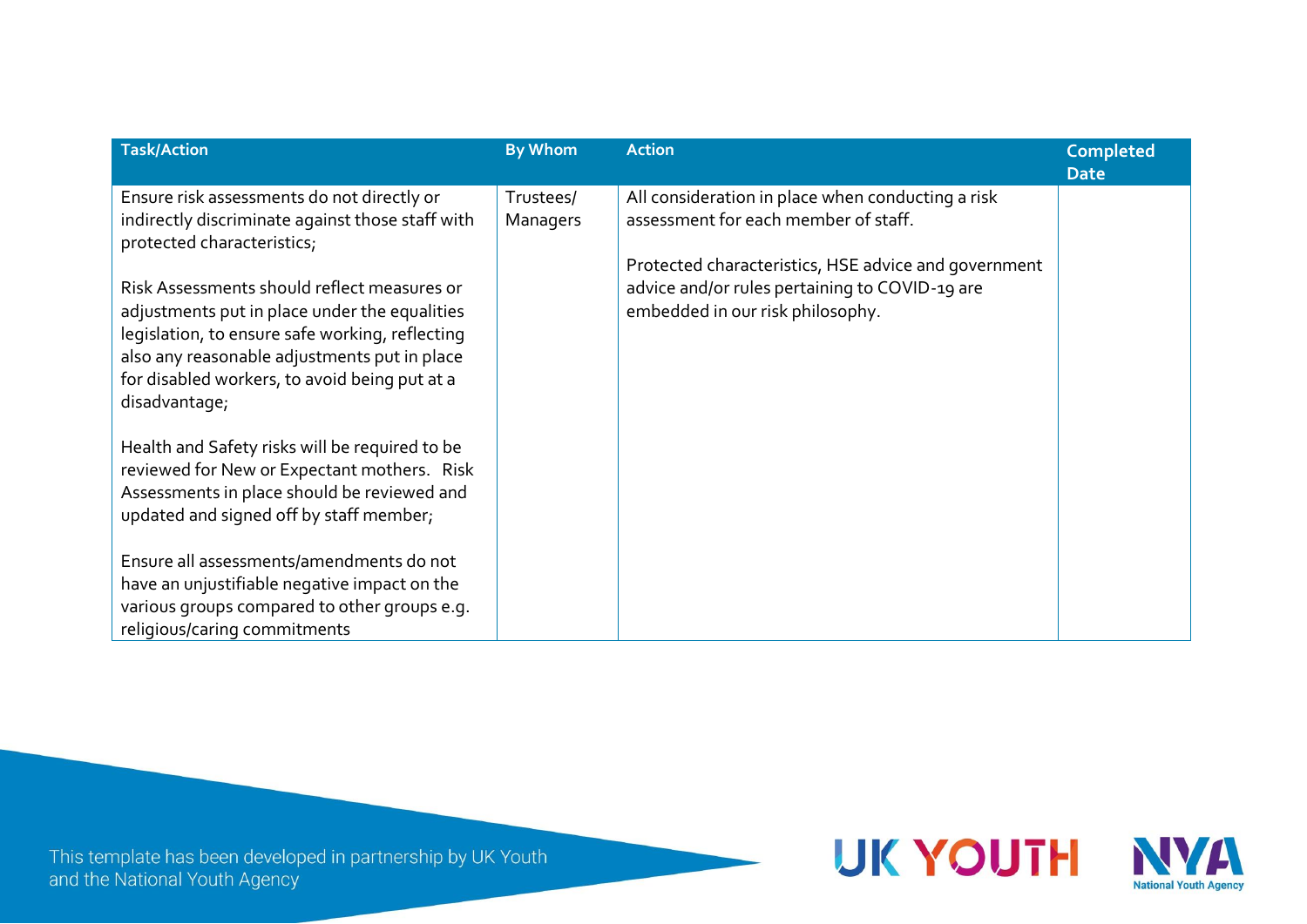### **6. Social Distancing**

| <b>Task/Action</b>                                                                                                 | <b>By Whom</b>        | <b>Action</b>                                                                                                                                                                                                                                                                                | <b>Completed</b><br><b>Date</b> |
|--------------------------------------------------------------------------------------------------------------------|-----------------------|----------------------------------------------------------------------------------------------------------------------------------------------------------------------------------------------------------------------------------------------------------------------------------------------|---------------------------------|
| Implement markings/signage around the site to<br>indicate one-way flow (entry/exit points)                         | Managers              | This was picked up as an issue when we thought<br>about children returning to the office for onsite<br>education. There are currently signs on the floor<br>about social distancing but having children onsite<br>means we would need to introduce a one way flow for<br>using the lavatory. |                                 |
| Implement social distancing markings in<br>specific areas e.g. Reception; Stairs; etc.                             | Managers              | Already in place.                                                                                                                                                                                                                                                                            |                                 |
| Implement social distancing markings outside<br>building, and consider staggered sign in times<br>for young people | Managers              | Not applicable as the drop off area is on council<br>property. Staggered arrival times to be introduced, in<br>due course, to prevent too many individuals from<br>different households being onsite at the entrances<br>and exits.                                                          |                                 |
| Review staff/volunteer sign in/leave procedure                                                                     | Trustees/<br>Managers | Not applicable for staff and hardcopy sign in sheets<br>have been dismissed due to the potential for viral<br>transmission.                                                                                                                                                                  |                                 |

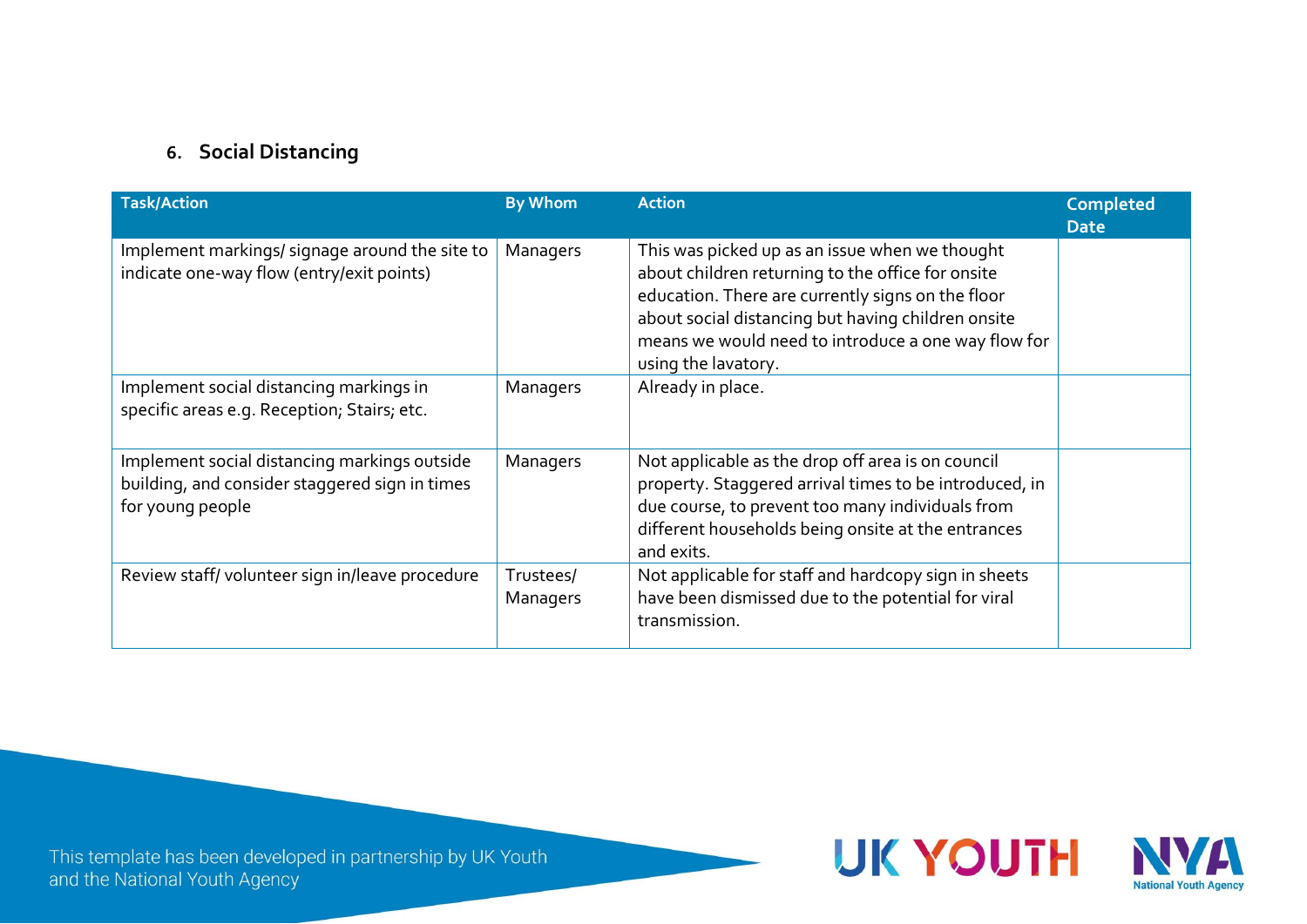| Entry doors to site;<br>Enable "push button to open" touch-based<br>security device to be disabled if possible                                                                                                                                                               | All      | Not applicable. That said, visitors must press a button<br>to announce their presence and are unable to enter<br>the building without permission form staff.                                                                                                                                                                    |  |
|------------------------------------------------------------------------------------------------------------------------------------------------------------------------------------------------------------------------------------------------------------------------------|----------|---------------------------------------------------------------------------------------------------------------------------------------------------------------------------------------------------------------------------------------------------------------------------------------------------------------------------------|--|
| Electronic sign in facility on reception to be<br>disabled - staff to manually sign in young<br>people on entry                                                                                                                                                              | All      | Electronic or hardcopy attendance can be completed<br>by one nominated staff member when taking a roll<br>call of students. If conducted electronically the roll<br>call can be saved in a centralised folder but if<br>conducted via hardcopy the paper must be stored in a<br>folder and keep out of reach of students.       |  |
| Reducing movement around the building and<br>other worksites - non-essential movement<br>within the building to different<br>departments/floors or to other worksites will be<br>discouraged; contact to other<br>departments/sites will be encouraged via<br>telephone etc. | All      | Not a factor in terms of floors or other departments<br>but when students have to use the lavatory they shall<br>be accompanied by a member of staff up to the door<br>of the lavatory so as to prevent the student from<br>getting lost and potentially interacting with other<br>business units located at Croydon BME Forum. |  |
| Restricting access of specific areas on site e.g.<br>finance dept; HR dept; CEO Office;<br>Staff/volunteers will be advised of new<br>procedure with regard to maintaining contact<br>with these specific areas.                                                             | Managers | See above.                                                                                                                                                                                                                                                                                                                      |  |

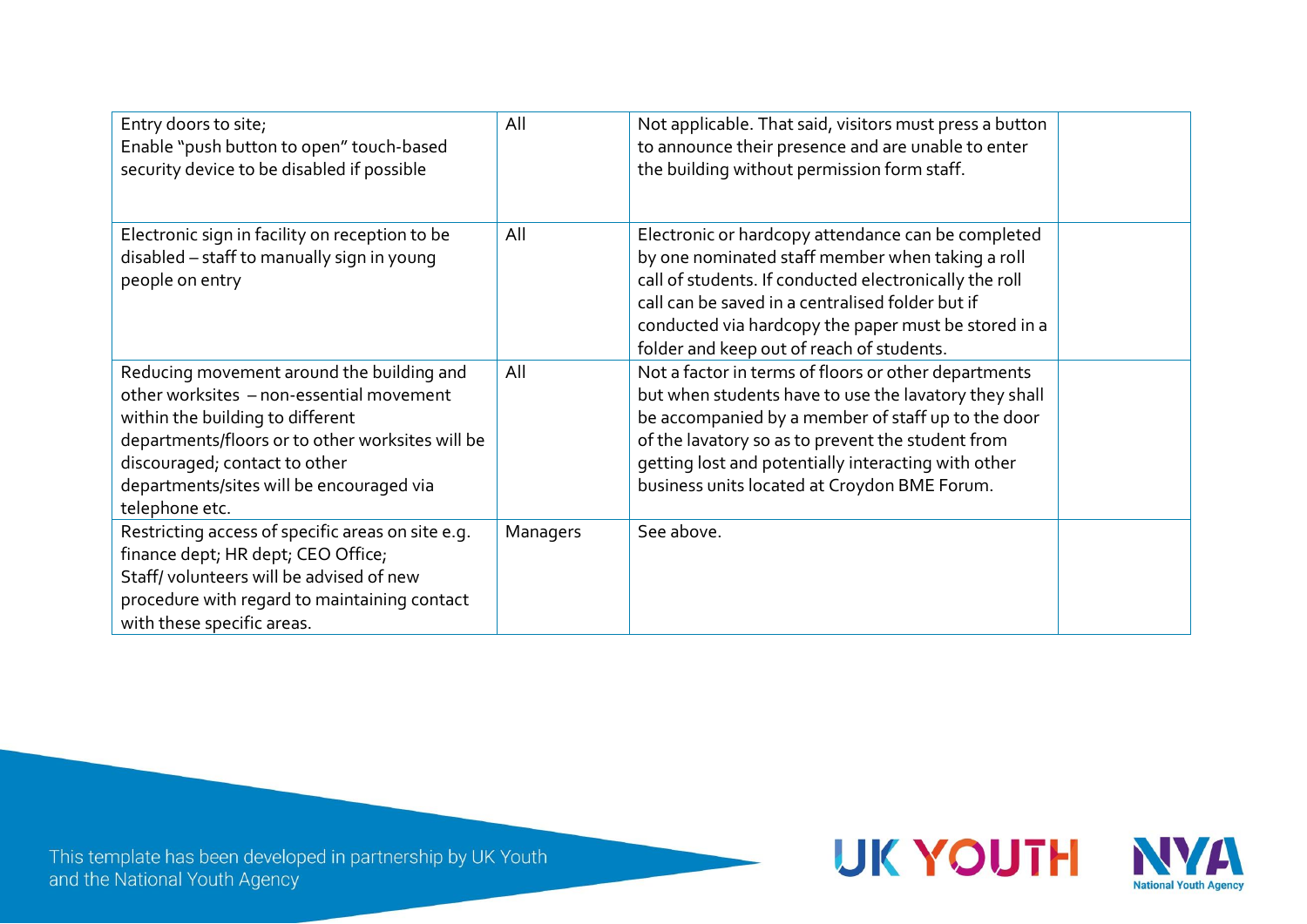| Introducing one-way flow through building -<br>appropriate signage to be installed instructing<br>staff of one-way system, this will include taping<br>off specific areas; "follow footprint signs" on<br>floor etc. | Managers | As discussed previously we will have to incorporate<br>signing of a one way flow through building for<br>students. Staff will require access to parts of the<br>building not used by students.                                                                                                                                                                                                     |  |
|----------------------------------------------------------------------------------------------------------------------------------------------------------------------------------------------------------------------|----------|----------------------------------------------------------------------------------------------------------------------------------------------------------------------------------------------------------------------------------------------------------------------------------------------------------------------------------------------------------------------------------------------------|--|
| Requlate use of high traffic areas throughout<br>the building maintain social distancing.                                                                                                                            | All      | The only high traffic area within the building is the<br>main hallway which neither staff not students need to<br>utilise.<br>The drop off/pick up area at the rear of the building is<br>a potentially high traffic area but we are introducing<br>staggered drop off times and pick up times to<br>decrease the number of individuals there at any one<br>time. The area is out of the building. |  |

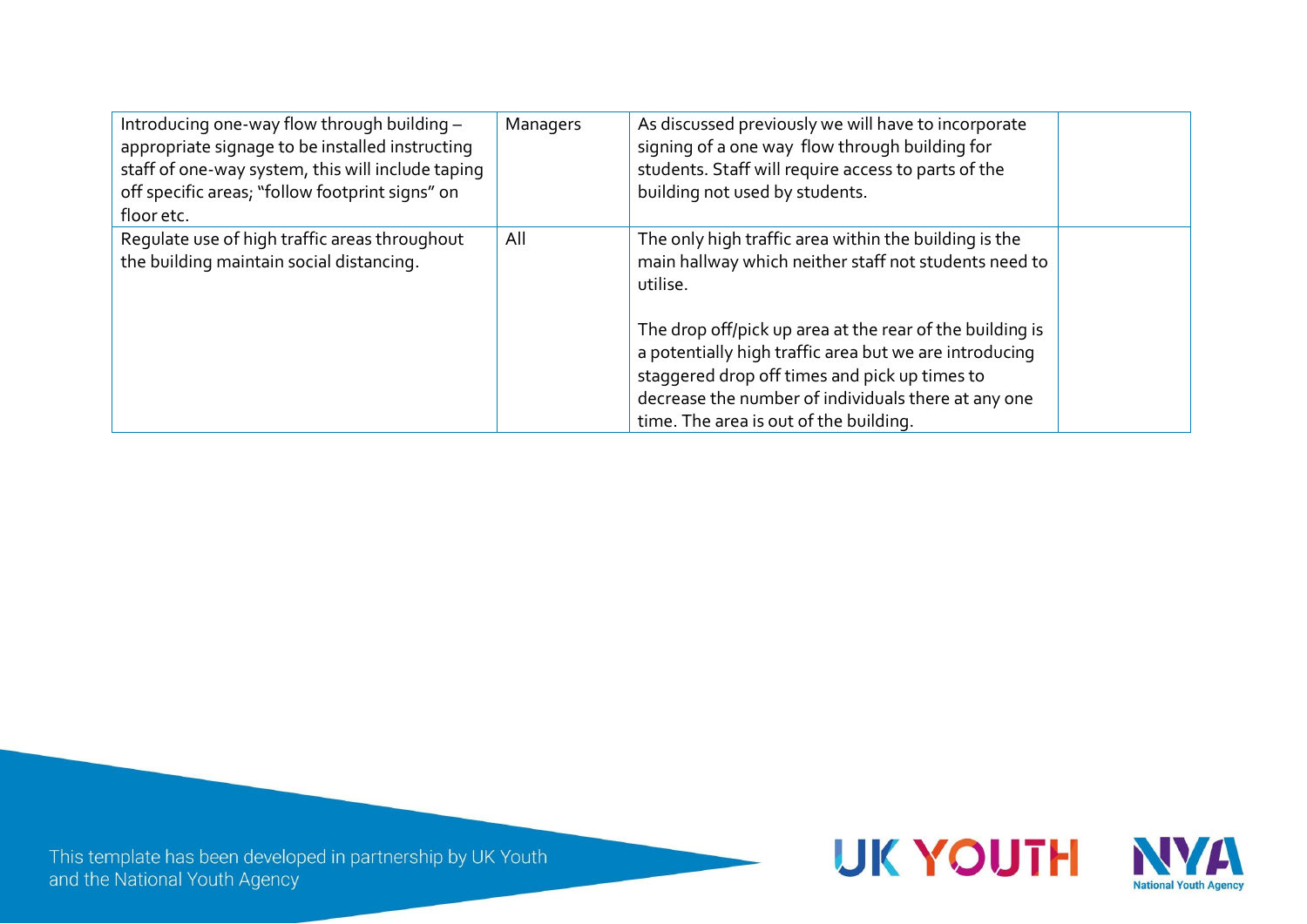#### **7. Managing break out and common areas**

| <b>Task/Action</b>                                                                                | <b>By Whom</b> | <b>Action</b>                                                                                                                                                                                                    | <b>Completed</b><br><b>Date</b> |
|---------------------------------------------------------------------------------------------------|----------------|------------------------------------------------------------------------------------------------------------------------------------------------------------------------------------------------------------------|---------------------------------|
| Screens will be installed on Reception to<br>protect staff if possible                            | Managers       | This has already been actioned by Croydon BME<br>Forum. Parents, students and staff utilise the entrance<br>at the rear of the building. This entrance does not have<br>a reception desk so no screens required. |                                 |
| Reception seating waiting area will be marked<br>off using floor tape to ensure social distancing | Managers       | Not applicable.                                                                                                                                                                                                  |                                 |
| Ground floor will be marked up using floor tape<br>to outline social distancing requirements      | Managers       | To be carried out for floor plan from office to lavatory<br>but not in other areas as no student will be allowed in<br>these areas.                                                                              |                                 |
| Ground Floor Pods: Review potential screening<br>to enable 1:1 working (language therapy) etc.    | Managers       | Not applicable.                                                                                                                                                                                                  |                                 |

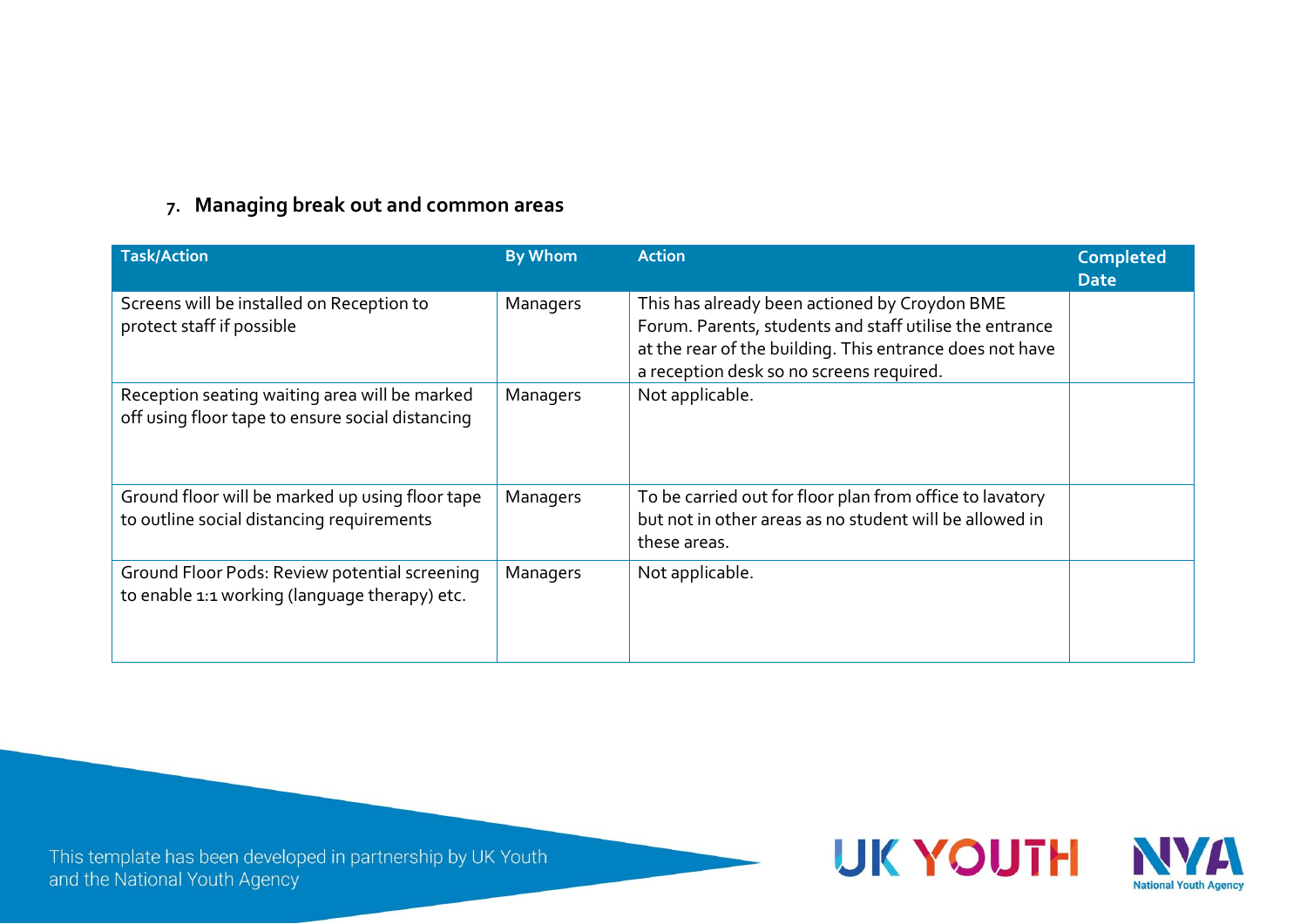| Kitchens: 1 person at any one time to access<br>area; access for staff to make their own drink<br>only; where possible staff to bring their own<br>lunch which is already prepared; no access to<br>sitting area in kitchen on 4 <sup>th</sup> floor; floor area<br>outside kitchen areas will be marked up with<br>2m distancing; staff to wait outside area until<br>each person has finished in area prior to<br>accessing; cleaning materials will be supplied<br>for staff to clean facilities after use;<br>Create additional space for staff to have breaks<br>as temporary locations whilst not in use (if<br>possible) | All       | This has already been done by Croydon BME Forum.<br>There are clear demarcation signs on the floor and<br>ample cleaning products available should they be<br>required. |  |
|---------------------------------------------------------------------------------------------------------------------------------------------------------------------------------------------------------------------------------------------------------------------------------------------------------------------------------------------------------------------------------------------------------------------------------------------------------------------------------------------------------------------------------------------------------------------------------------------------------------------------------|-----------|-------------------------------------------------------------------------------------------------------------------------------------------------------------------------|--|
| Toilets:                                                                                                                                                                                                                                                                                                                                                                                                                                                                                                                                                                                                                        | All Staff | Social distancing tape to be applied to the area<br>between where a class is held and the lavatories.                                                                   |  |
| Staff, volunteers and young people to adhere to                                                                                                                                                                                                                                                                                                                                                                                                                                                                                                                                                                                 |           |                                                                                                                                                                         |  |
| 2m distancing whilst waiting to access facilities.                                                                                                                                                                                                                                                                                                                                                                                                                                                                                                                                                                              |           | No student shall make the journey between the class                                                                                                                     |  |
|                                                                                                                                                                                                                                                                                                                                                                                                                                                                                                                                                                                                                                 |           | and the lavatory without being accompanied by a                                                                                                                         |  |
|                                                                                                                                                                                                                                                                                                                                                                                                                                                                                                                                                                                                                                 |           | member of staff.                                                                                                                                                        |  |

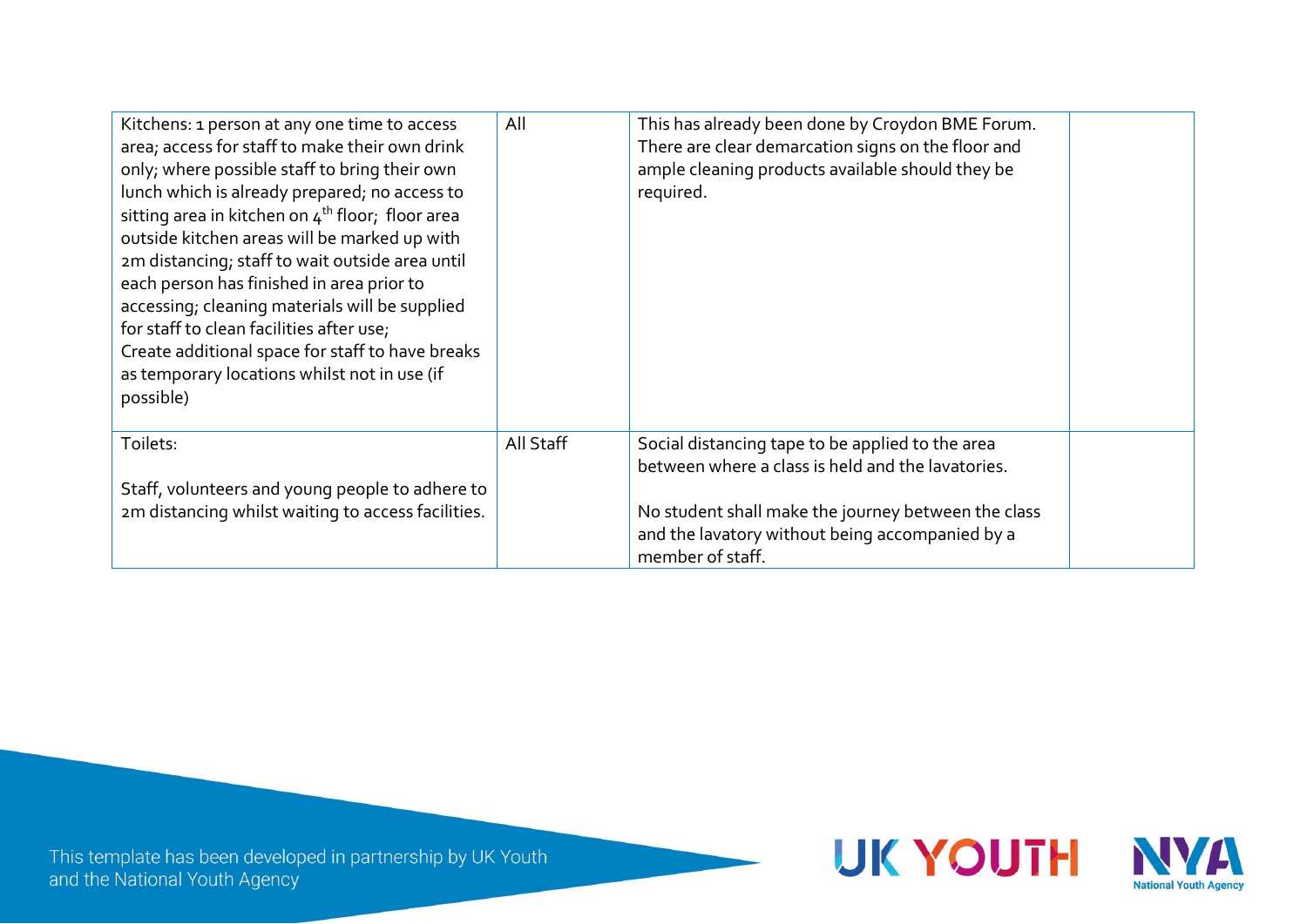### **8. Managing visitors and contractors**

| <b>Task/Action</b>                                                                                                                                            | <b>By Whom</b>           | <b>Action</b>                                   | <b>Completed</b><br><b>Date</b> |
|---------------------------------------------------------------------------------------------------------------------------------------------------------------|--------------------------|-------------------------------------------------|---------------------------------|
| Projects to maintain remote working with<br>young people whilst at home; Phased return<br>plan for young people to be put in place -<br>appointment schedules | Managers                 |                                                 |                                 |
| Remote meetings to continue as far as possible;<br>e.g. funders and external stakeholders etc.                                                                | All Staff/<br>volunteers | Weekly Zoom meetings held at 08:00 each Monday. |                                 |

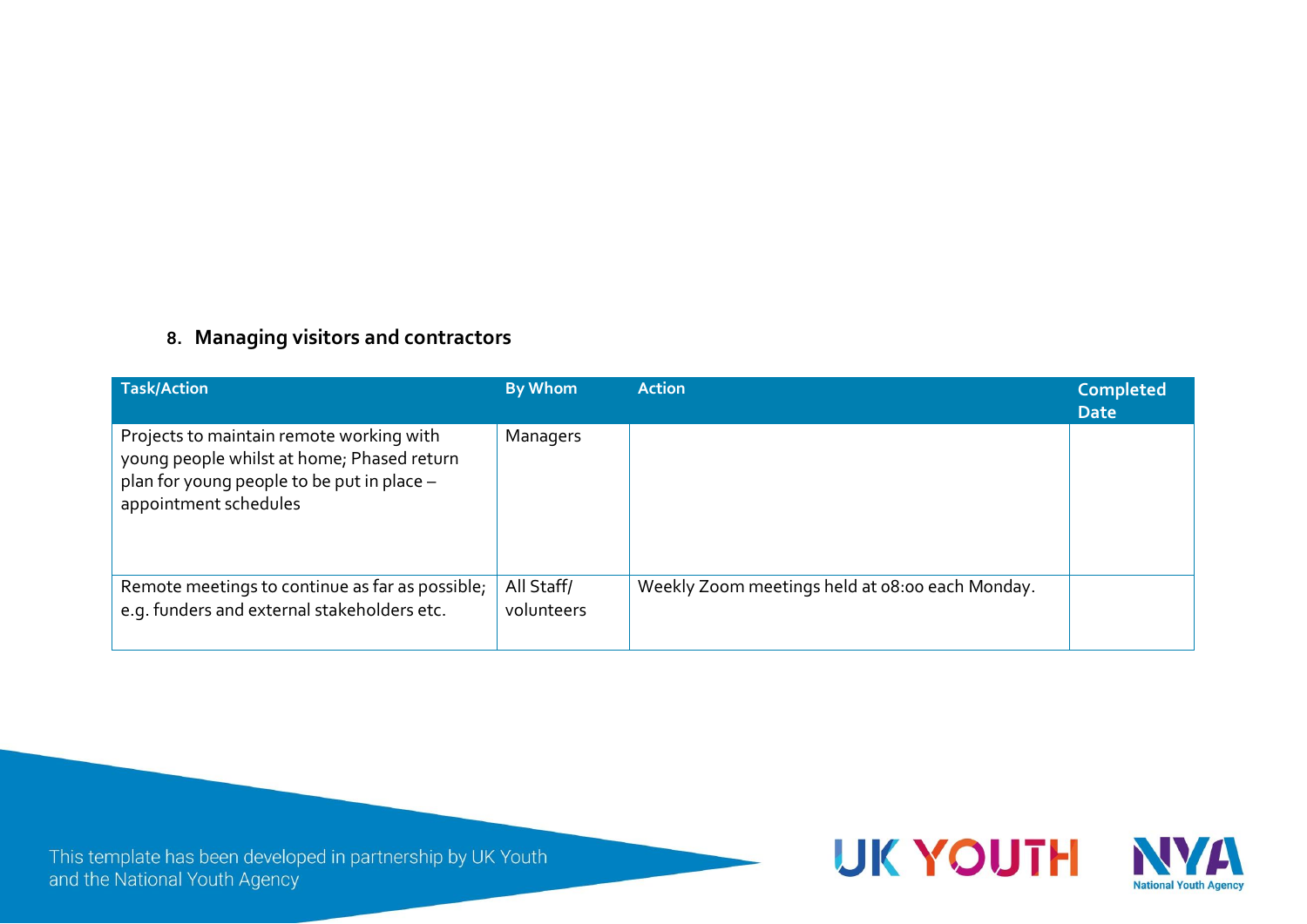| Guidance on social distancing and hygiene are        | Reception/All | Due to the current nature of the business operationally  |  |
|------------------------------------------------------|---------------|----------------------------------------------------------|--|
| to be explained to all visitors on or before arrival | Staff         | this is not relevant but moving forward, and lockdowns   |  |
|                                                      |               | permitting, it may be that students return onsite. In    |  |
|                                                      |               | such an instance documentation would be                  |  |
|                                                      |               | disseminated to students and/or parents. Part of the     |  |
|                                                      |               | documentation would surely be COVID-19 specific.         |  |
| Where possible the number of visitors to be          | All Staff/    | Whilst at Croydon BME Forum the number of students       |  |
| limited; young people to be advised of a time to     | volunteers    | permissible onsite at any one point in time is limited   |  |
| attend;                                              |               | due to the capability for social distancing.             |  |
|                                                      |               |                                                          |  |
|                                                      |               | Once the business move to larger premises, and in        |  |
|                                                      |               | conjunction with whether or not the virus is still       |  |
|                                                      |               | present in society, this number may increase by a        |  |
|                                                      |               | factor relative to the increase in size of location.     |  |
|                                                      |               |                                                          |  |
|                                                      |               | Young persons, or students of any age, are to be         |  |
|                                                      |               | advised of a drop off time, a pick up time and shall not |  |
|                                                      |               | attend class for the duration of the working day thus    |  |
|                                                      |               | allowing the maximum number of students to receive       |  |
|                                                      |               | face to face education in any given day.                 |  |
| Scheduled site maintenance/contractor services       | Support       | Should Bright Futures 4 All require office maintenance   |  |
| will be scheduled for as early or late as possible   | Services      | then this would be discussed with Croydon BME Forum      |  |
| to reduce interaction                                |               | and, ideally, any work conducted would be at a time so   |  |
|                                                      |               | as to minimise disruption to the services rendered by    |  |
|                                                      |               | the company.                                             |  |
|                                                      |               |                                                          |  |

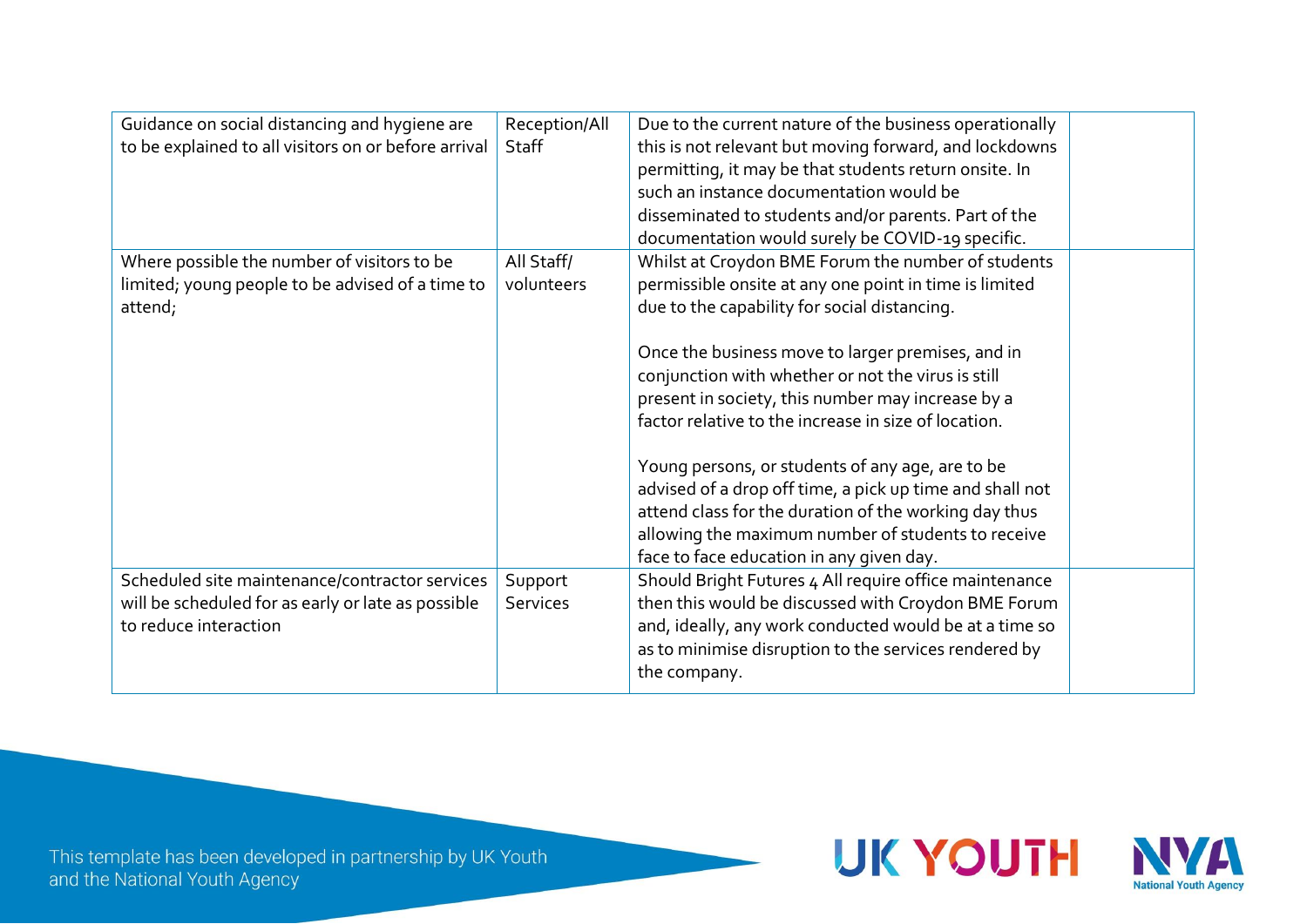|  |  | Should maintenance be done during class time,<br>assuming the disruption would not be too significant,<br>$^{\prime}$ any workers would be required to wear PPE and follow<br>all COVID-19 practices enacted by the company. |  |
|--|--|------------------------------------------------------------------------------------------------------------------------------------------------------------------------------------------------------------------------------|--|
|--|--|------------------------------------------------------------------------------------------------------------------------------------------------------------------------------------------------------------------------------|--|

# **9. Accidents, security and other incidents**

| <b>Task/Action</b>                                                                                                                                                                                                                               | <b>By Whom</b>  | <b>Action</b>                                                                                                                                                                                                        | <b>Completed</b><br><b>Date</b> |
|--------------------------------------------------------------------------------------------------------------------------------------------------------------------------------------------------------------------------------------------------|-----------------|----------------------------------------------------------------------------------------------------------------------------------------------------------------------------------------------------------------------|---------------------------------|
| During an emergency evacuation existing<br>procedures to remain; social distancing can be<br>removed when evacuating sites, if it proves to be<br>unsafe to maintain; staff/volunteers will be<br>advised of this during phased return induction | HR/<br>Managers | Fire Marshals shall evacuate all students and staff in<br>the most efficient manner feasible in any given<br>scenario. Ideally this would be incorporating social<br>distancing but understandable if not.           |                                 |
|                                                                                                                                                                                                                                                  |                 | The two exits from the office which are most readily<br>available afford the luxury of a calm and socially<br>distanced exit from the building assuming a fire is not<br>directly within the confines of our office. |                                 |
|                                                                                                                                                                                                                                                  |                 | Should the root cause of the emergency evacuation be<br>something such as an active shooter, as an example,                                                                                                          |                                 |



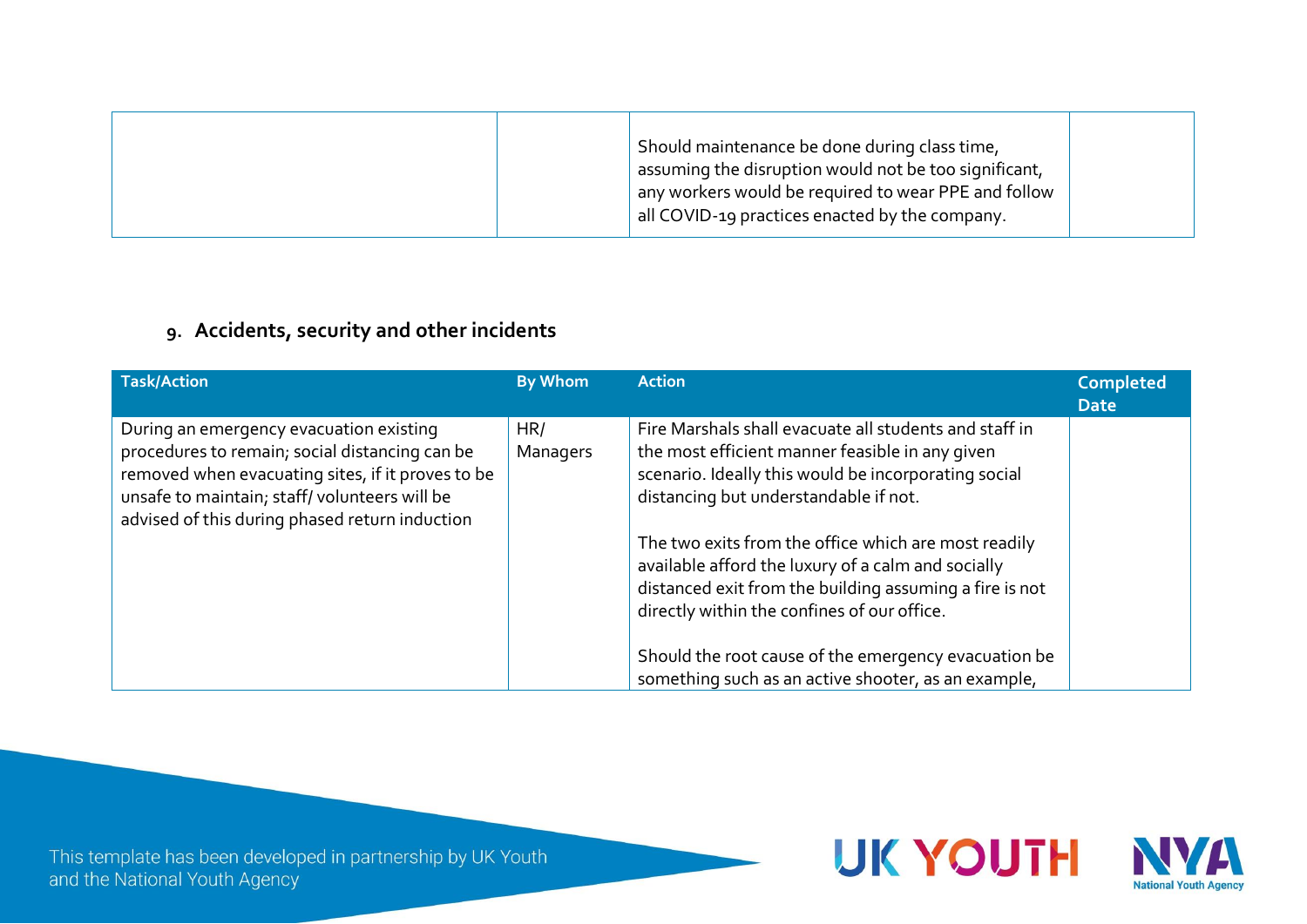|                                                                                                                                                                                                    |                     | then the need to remove students from harms way will<br>supersede the requirement for social distancing.                                                                                                                                                                                                          |  |
|----------------------------------------------------------------------------------------------------------------------------------------------------------------------------------------------------|---------------------|-------------------------------------------------------------------------------------------------------------------------------------------------------------------------------------------------------------------------------------------------------------------------------------------------------------------|--|
| Staff/volunteers who are involved in supporting<br>other staff to evacuate the premises to ensure<br>immediately afterwards they follow sanitation<br>measures, which also includes washing hands; | HR/Fire<br>Marshals | Depending on the scenario, sanitation may not be a<br>priority. Once the children and staff are out of the<br>building and a safe distance away then other<br>considerations can be made such as washing hands<br>etc. To help facilitate this hand sanitiser should be a<br>part of the Fire Marshals equipment. |  |
| Sanitation procedure to be put in place for Fire<br>Marshals.                                                                                                                                      | HR/Fire<br>Marshals | Fire Marshal to have relevant sanitation equipment as<br>part of their duty. This may be in the form of hand<br>wash being in the pockets of any Fire Marshal high<br>visibility clothing for example.                                                                                                            |  |

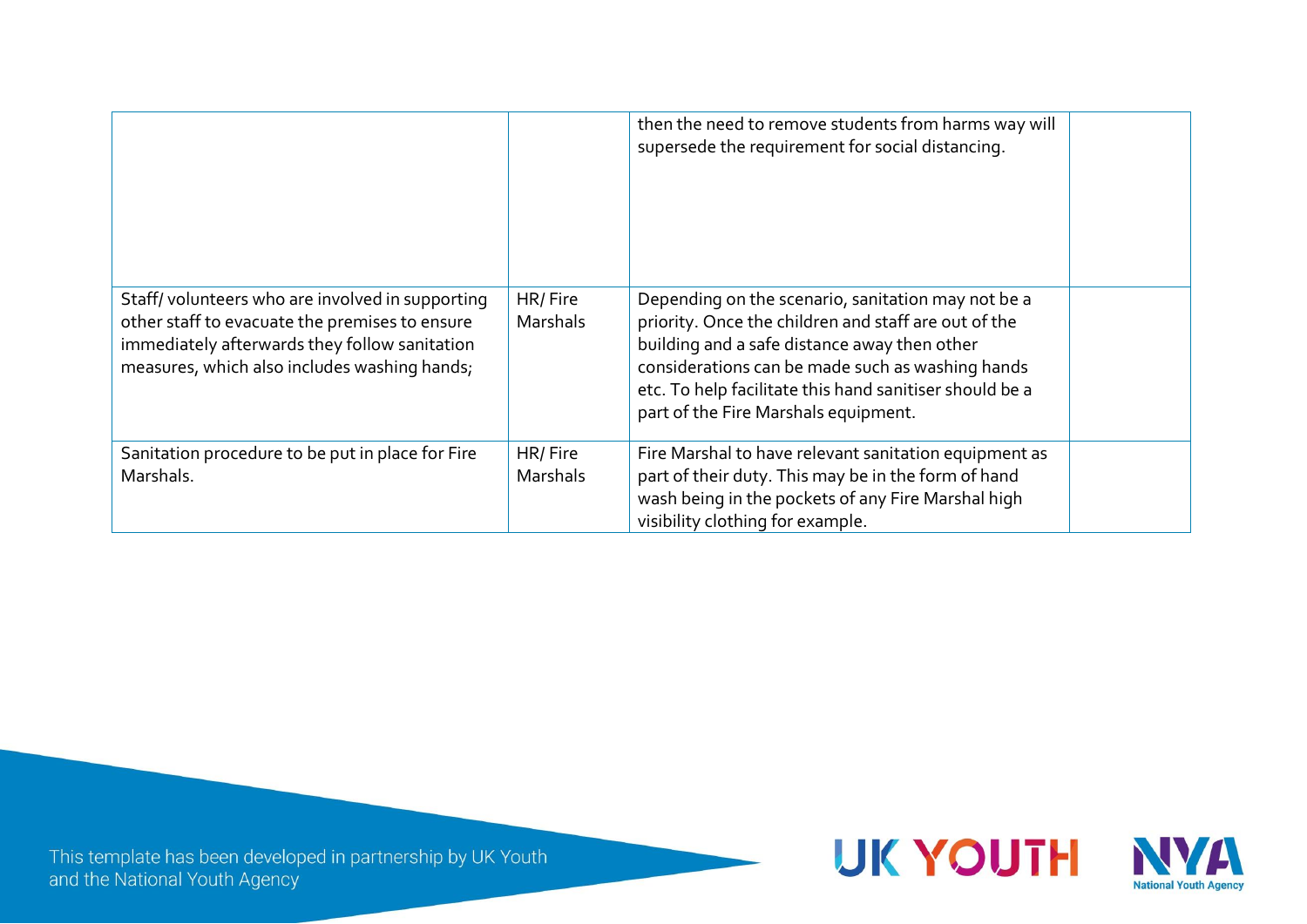### **10. Cleanliness and hygiene**

| <b>Task/Action</b>                                            | <b>By Whom</b>               | Action                                                                                                              | <b>Completed</b><br><b>Date</b> |
|---------------------------------------------------------------|------------------------------|---------------------------------------------------------------------------------------------------------------------|---------------------------------|
| Site will be cleaned by external cleaners prior to<br>opening | Managers/<br><b>Cleaners</b> | A deep clean shall be required for the areas the<br>company has control over prior to any students being<br>onsite. |                                 |

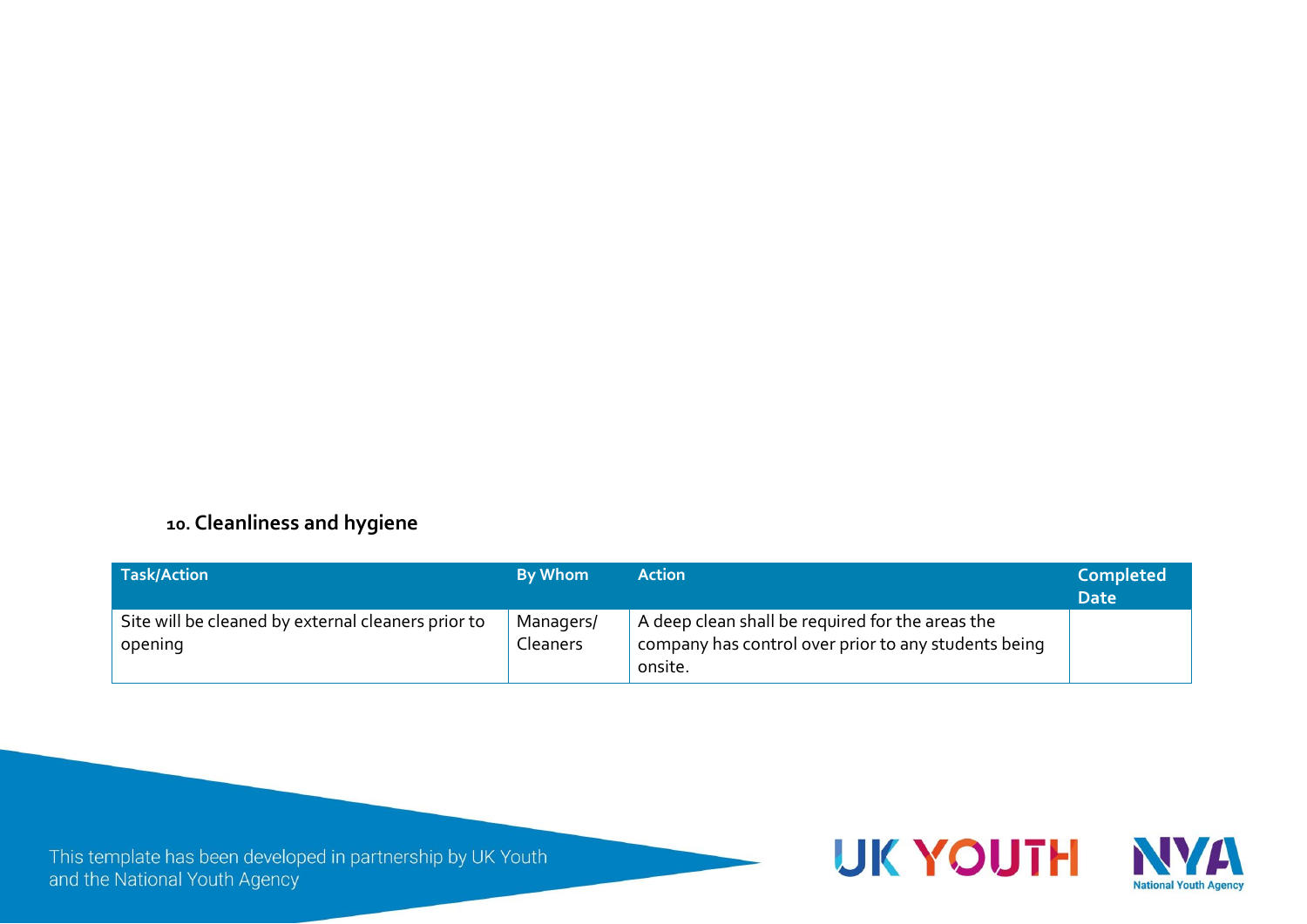| Windows will be opened for ventilation                                                                   | All      | Windows shall be open to provide ventilation.                                                                                                                                                                                          |
|----------------------------------------------------------------------------------------------------------|----------|----------------------------------------------------------------------------------------------------------------------------------------------------------------------------------------------------------------------------------------|
| Hand sanitisers will be located at specific areas<br>throughout the site                                 | All      | Hand sanitisers shall be present in the teaching areas<br>as well as places such as the lavatory and in close<br>proximity to the drop off/pick up area.                                                                               |
| Cleaning products to be available in all work<br>areas to ensure frequent cleaning                       | All      | Croydon BME Forum already provides this.                                                                                                                                                                                               |
| Frequent cleaning of surfaces regularly touched<br>e.g. door handles; stair banisters etc.               | All      | A thorough clean must be taken at the start of the day<br>prior to students arriving and also at the end of the day<br>once the final student has departed.                                                                            |
| Waste items to be removed from work areas<br>prior to leaving site - clean desk policy to be<br>followed | All      | This is more suited to an office work space but the<br>previous task somewhat implies this one.                                                                                                                                        |
| Cleaning materials to be available for communal<br>printers, together with waste disposal bins           | All      | A selection of hand sanitiser and domestic cleaning<br>products, such as wipes, to be readily available at<br>multiple points.                                                                                                         |
| Enhanced cleaning rota to be implemented for<br>busy areas e.g. toilets, reception, walkways etc.        | All      | Enhanced cleaning rota to be actioned for the<br>lavatories, being cleaned at least twice during the<br>working day. More times if situation necessary.                                                                                |
| Notices/Posters to be displayed around site<br>outlining clear guidance on hygiene                       | Managers | Currently there are a great many signs pertaining to<br>COVID-19 but some will be needed at certain areas, for<br>instance the drop off/pick up point at the rear of the<br>building. This shall be, primarily, for the benefit of the |

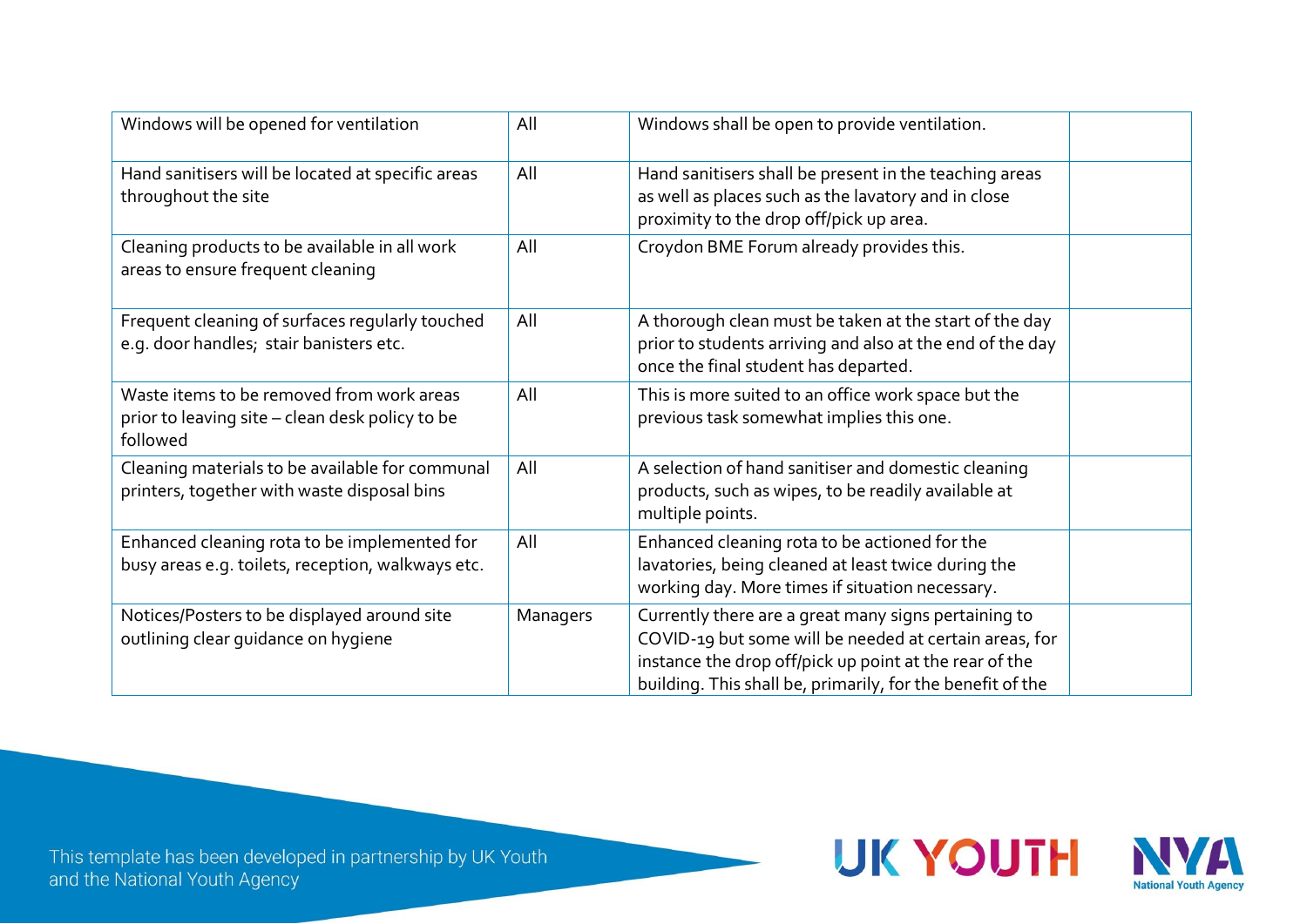|                                                                                                                                                                          |     | parents as they may have vulnerable people back in<br>their household who are shielding.                                                                                                                                                             |  |
|--------------------------------------------------------------------------------------------------------------------------------------------------------------------------|-----|------------------------------------------------------------------------------------------------------------------------------------------------------------------------------------------------------------------------------------------------------|--|
| Notices outlining use and cleaning guidance for<br>toilets, to ensure this area is kept as clean as<br>possible; also outlining social distancing as far as<br>possible; | All | This shall be present for the benefit of staff and would<br>be communicated prior to children returning to site.<br>Notices specifically for the children (less complex<br>wording, brighter colours etc.) shall be placed in<br>specific locations. |  |
| Hand sanitisers available at specific locations on<br>site                                                                                                               | All | Yep! Not much more to be said on that one really!                                                                                                                                                                                                    |  |

**11. Handling goods and materials**

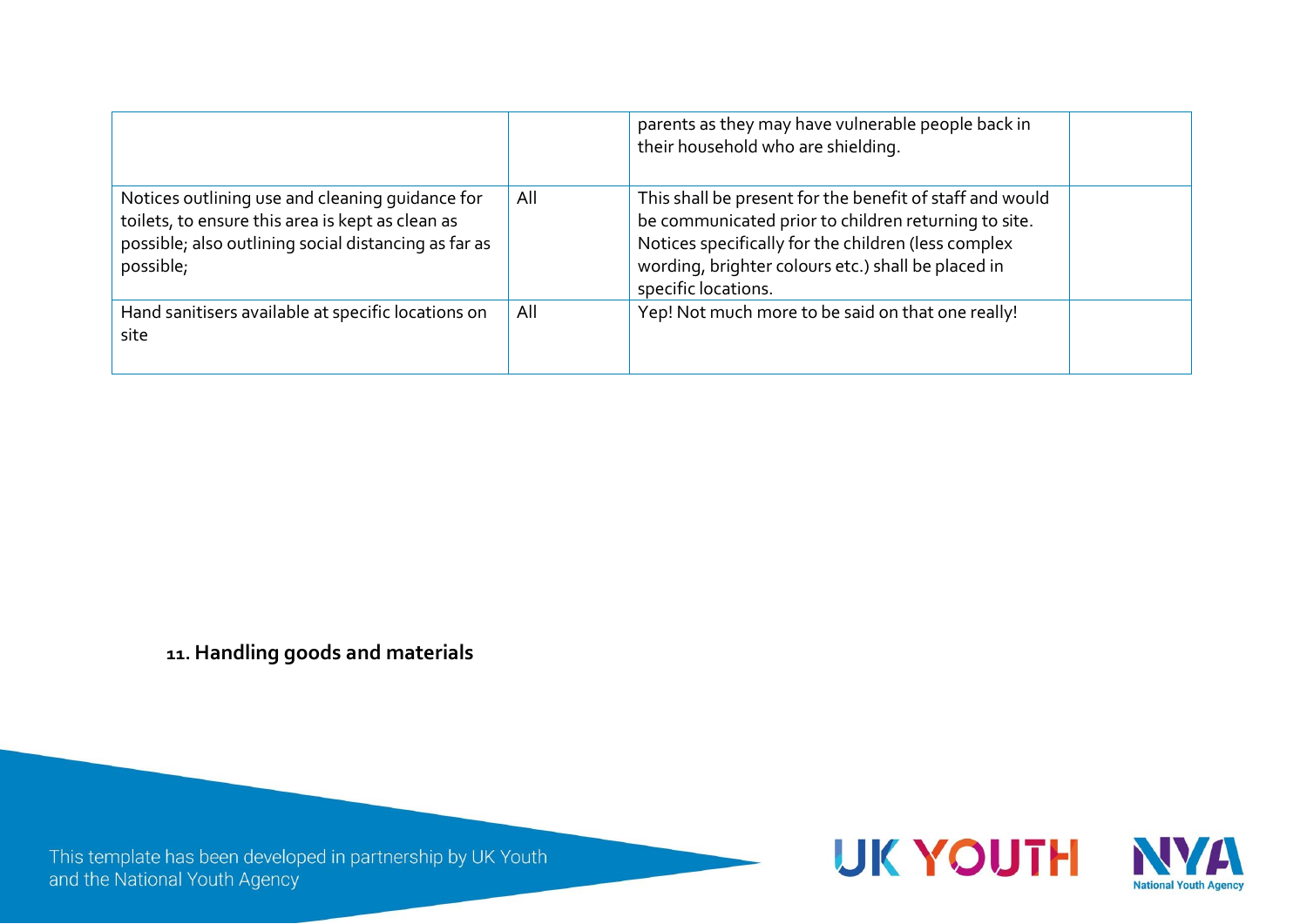| <b>Task/Action</b>                                                                                                         | <b>By Whom</b> | <b>Action</b>                                                                                                                                                                                                                                                                                                                                                                                                                                         | <b>Completed</b><br><b>Date</b> |
|----------------------------------------------------------------------------------------------------------------------------|----------------|-------------------------------------------------------------------------------------------------------------------------------------------------------------------------------------------------------------------------------------------------------------------------------------------------------------------------------------------------------------------------------------------------------------------------------------------------------|---------------------------------|
| Cleaning materials to be put in place for goods<br>being delivered on site; Staff/volunteers to be<br>advised on procedure | All            | Whilst this is in place for the Croydon BME Forum as a<br>whole it shall be necessary to place cleaning materials<br>in the Bright Futures 4 All offices as detailed above. A<br>supply of cleaning materials, in particular hand<br>sanitiser and wet wipes, shall be placed at the rear<br>entrance of the building, the entrance used by Bright<br>Futures 4 All, so that any deliveries can be cleaned<br>prior to being brought into the office. |                                 |
| Staff/volunteers to be advised to follow<br>handwashing procedures after handling goods                                    | All            | This shall form part of the COVID-19 plan and shall be<br>communicated to all staff/volunteers prior to students<br>being allowed back onsite.                                                                                                                                                                                                                                                                                                        |                                 |
| Hand sanitisers to be available to staff and service<br>users                                                              | All            | Hand sanitisers shall be available throughout the office<br>for use by all individuals.                                                                                                                                                                                                                                                                                                                                                               |                                 |
| Staff/volunteers to be advised that non-business<br>deliveries to the site are restricted                                  | All            | Due to the risk of contamination via deliveries, non-<br>business deliveries must be prohibited in order to<br>minimise the number of deliveries to the office.                                                                                                                                                                                                                                                                                       |                                 |

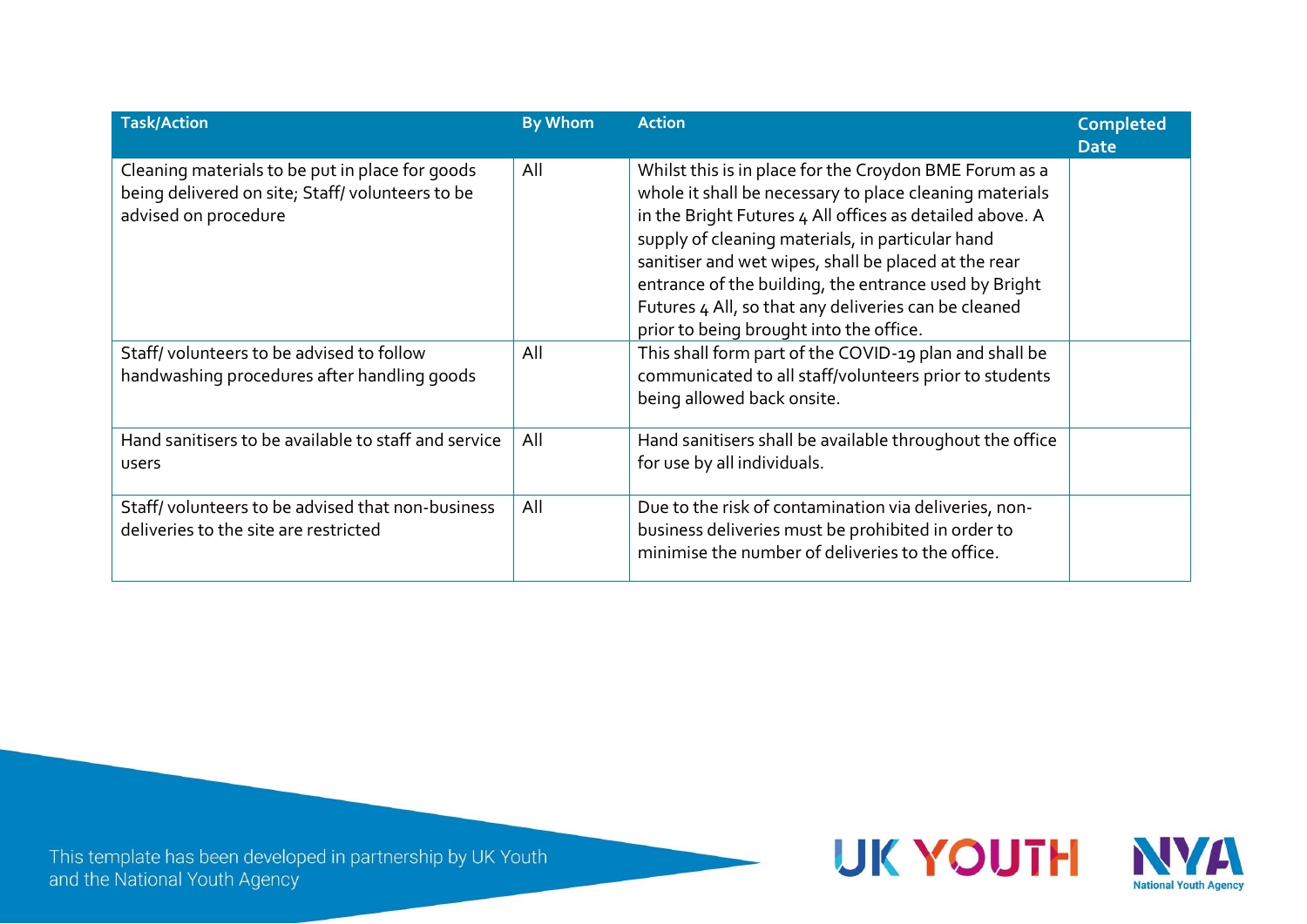### **12. Personal Protective Equipment**

| <b>Task/Action</b>                                                                                                                                                                                                       | <b>By Whom</b> | <b>Action</b>                                                                                                                                                                                                                                                                                                                                                                                                                                                                                                                                                                                                                                                                                                                                                                                                                                           | <b>Completed</b><br><b>Date</b> |
|--------------------------------------------------------------------------------------------------------------------------------------------------------------------------------------------------------------------------|----------------|---------------------------------------------------------------------------------------------------------------------------------------------------------------------------------------------------------------------------------------------------------------------------------------------------------------------------------------------------------------------------------------------------------------------------------------------------------------------------------------------------------------------------------------------------------------------------------------------------------------------------------------------------------------------------------------------------------------------------------------------------------------------------------------------------------------------------------------------------------|---------------------------------|
| Travel to the workplace, using public transport;<br>Face coverings will be available to those staff/<br>volunteers who request them.<br>Note: refer to the NYA guidance on PPE<br>requirements for delivering activities | All            | Rules and regulations stipulated by TfL must be<br>followed. Should a staff member commute via car or<br>motor bike then they may only commute with<br>members of their household. If possible staff should<br>commute via bicycle or walk to the office. In all<br>instances staff must wash their hands on arrival at the<br>office.<br>Should a staff member require a face mask and/or<br>gloves then these should be provided by the company.<br>Should a staff member be at a higher risk than<br>average, for example BAME, then the company should<br>educate the staff member about the increased risk and<br>offer appropriate solutions.<br>Should a staff member, or an individual in the staff<br>members household, be classified as being at extreme<br>risk then plans must be put in place for that staff<br>member to work from home. |                                 |

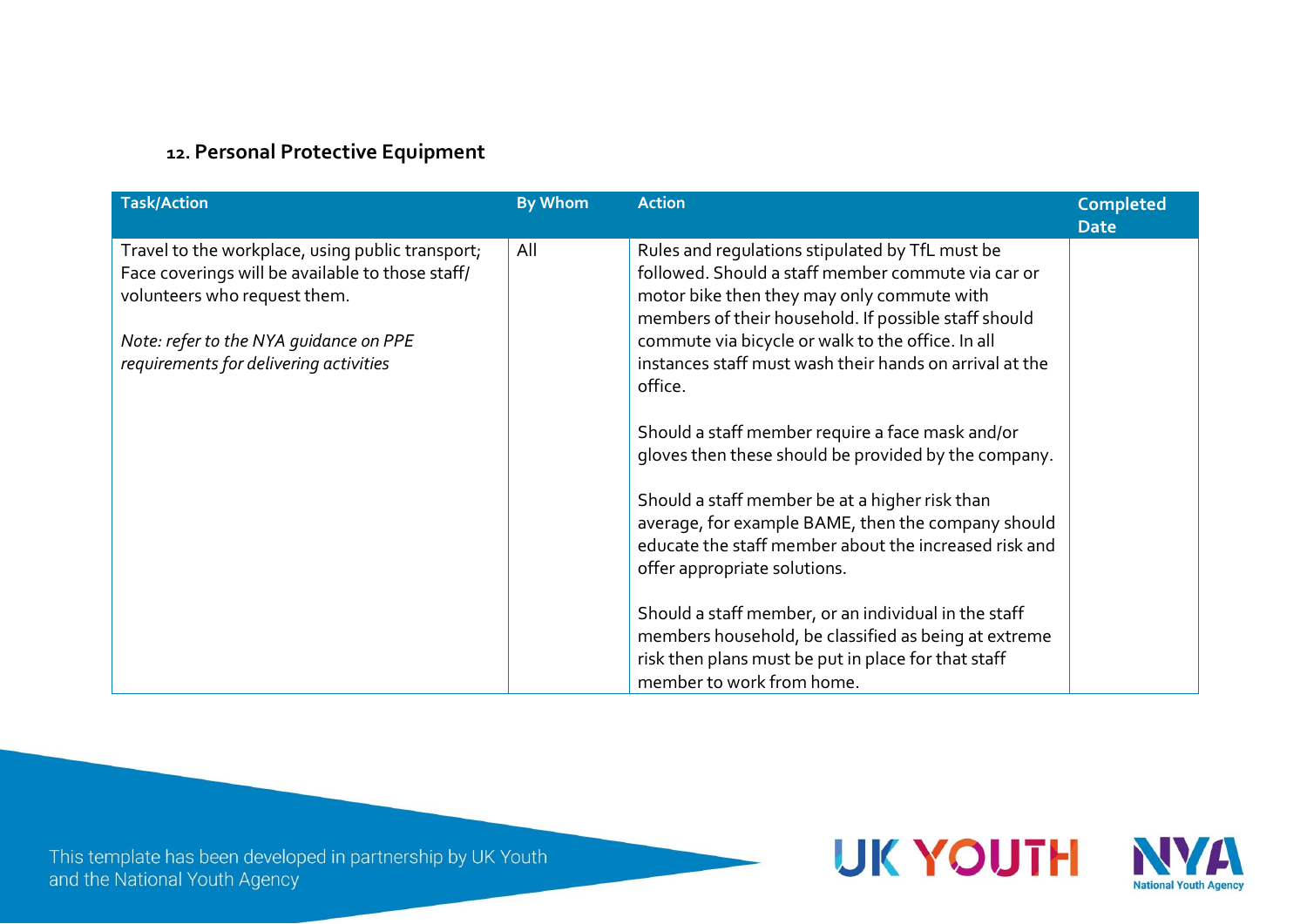| Staff/volunteers collecting deliveries;<br>distributing post - gloves will be provided                                      | All | Gloves shall be provided and the staff member shall<br>wash their hands once the delivery has been collected<br>and opened. |  |
|-----------------------------------------------------------------------------------------------------------------------------|-----|-----------------------------------------------------------------------------------------------------------------------------|--|
| Cleaning – gloves will be provided to those staff<br>who will be supporting with enhanced cleaning of $ $<br>specific areas | All | Gloves will be provided to those staff who will be<br>supporting with enhanced cleaning of any area of the<br>office.       |  |

#### **Note:**

It is HM Government quidance that "workplaces should not encourage the precautionary use of extra PPE to protect against COVID 19 outside clinical settings or when responding to a suspected or confirmed case of COVID 19. Unless you are in a situation where the risk of COVID 19 transmission is very high your risk assessment should reflect the fact that the role of PPE in providing additional protection is extremely limited"

**13. Communication**

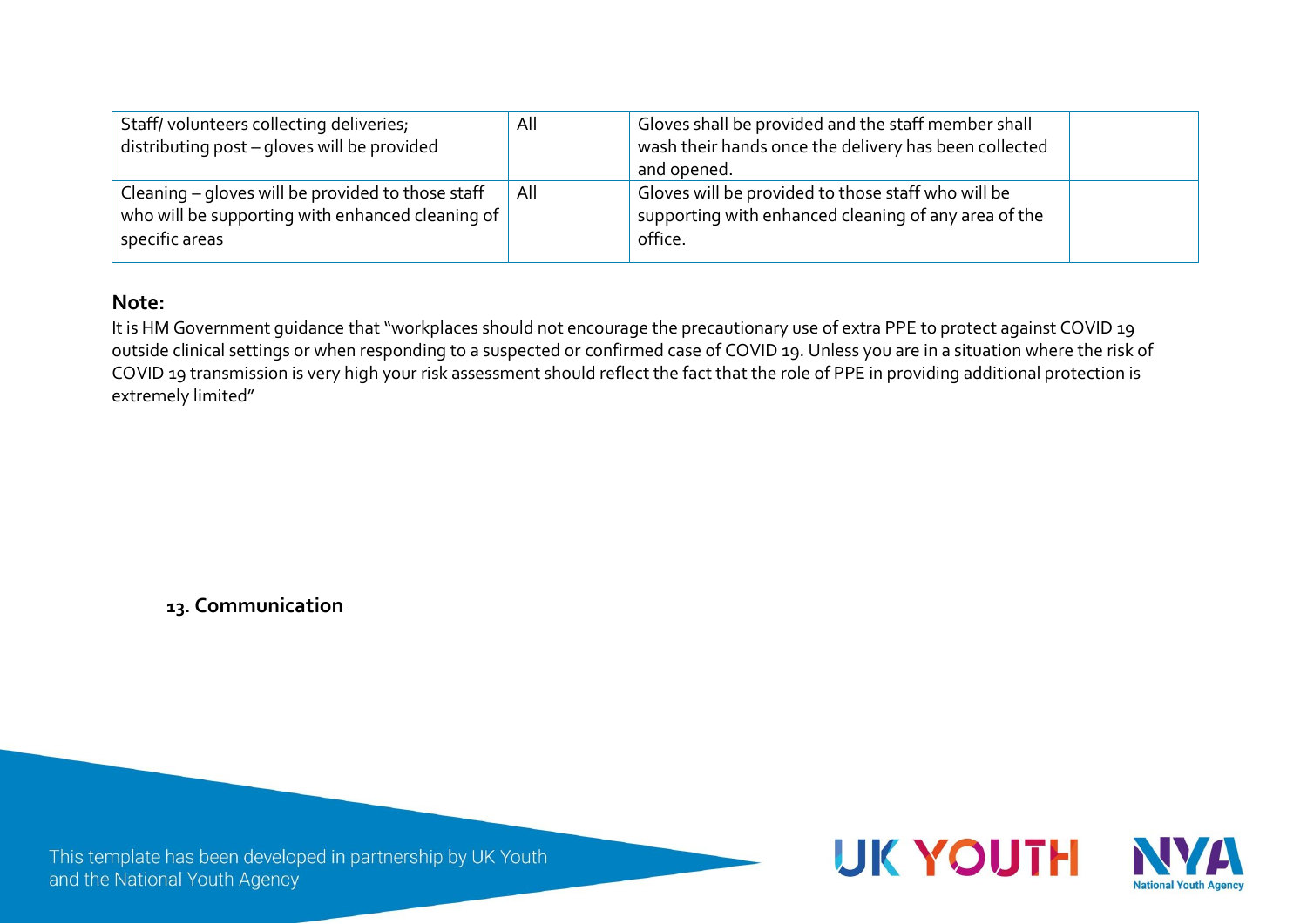| <b>Task/Action</b>                                                                                                                                                                            | <b>By Whom</b>        | <b>Action</b>                                                                                                                                                                                                                                                                                                                      | <b>Completed</b><br><b>Date</b> |
|-----------------------------------------------------------------------------------------------------------------------------------------------------------------------------------------------|-----------------------|------------------------------------------------------------------------------------------------------------------------------------------------------------------------------------------------------------------------------------------------------------------------------------------------------------------------------------|---------------------------------|
| Publish results of risk assessments on website (If<br>your organisation employs over 50 workers, it is<br>required to publish the results of risk<br>assessments/action plans on its website) | Trustees/<br>Managers | Not applicable.                                                                                                                                                                                                                                                                                                                    |                                 |
| Display "Staying COVID-19 Secure in 2020" Notice<br>at all work sites                                                                                                                         | All                   | This shall be displayed along with all of the other<br>signs.                                                                                                                                                                                                                                                                      |                                 |
| Staff will receive an induction into the site, to<br>ensure they understand their responsibilities<br>relating to COVID 19 whilst on site and when<br>dealing with their visitors             | Trustees/<br>Managers | Staff shall receive an induction stipulating what is<br>expected of them and also answer any and all queries<br>which a staff member may have.<br>The company may have to make changes for some<br>staff should they be classified as at risk. This may be<br>obvious but some situations may change, such as<br>falling pregnant. |                                 |

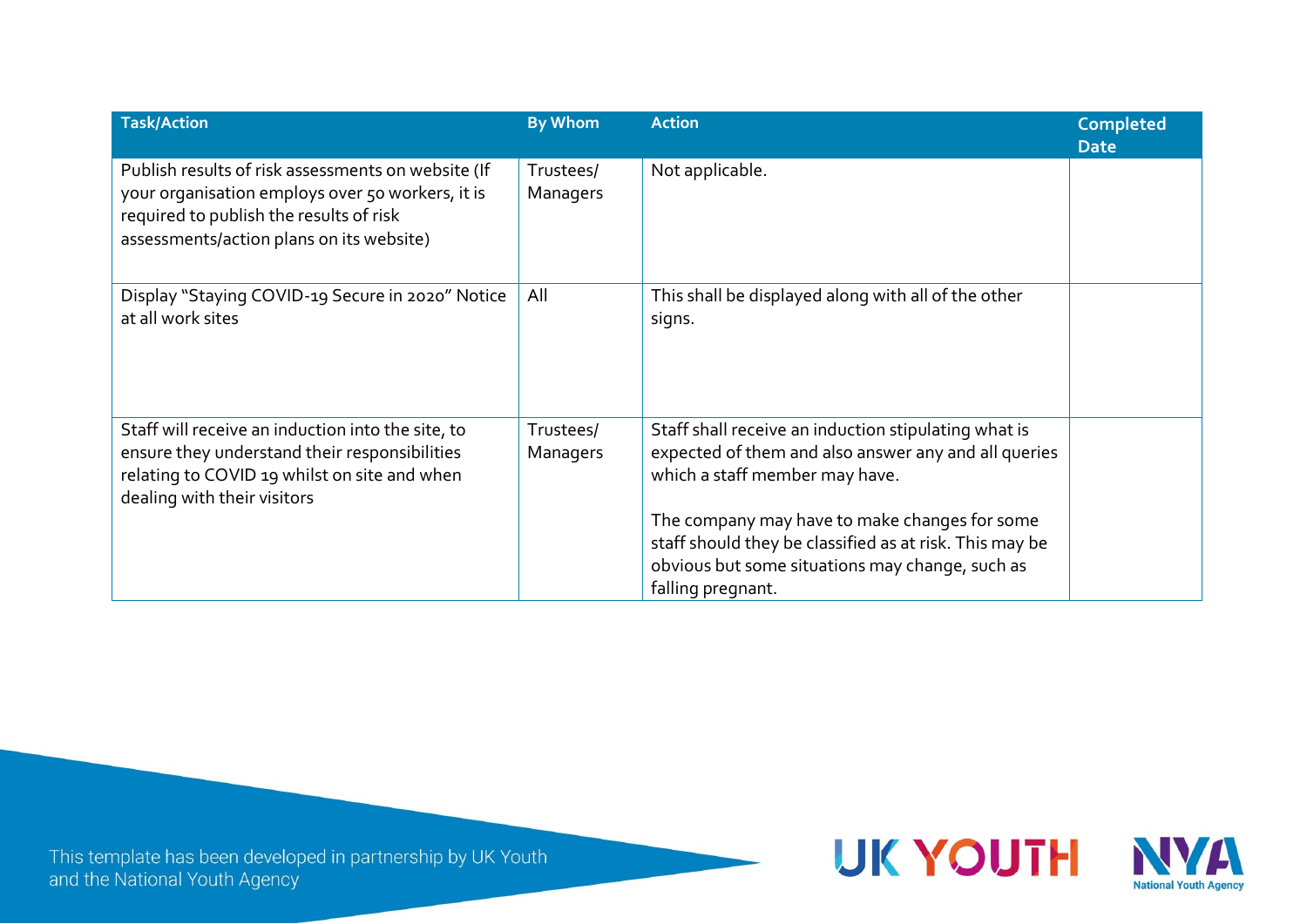| Clear guidance on social distancing and hygiene<br>will be provided to visitors prior to their<br>attendance via phone, email etc.                          | Trustees/<br>Managers | Prior to any child and/or young adult attending the<br>office, appropriate communications shall be made to<br>the young person and/or relevant care person<br>(parent, legal quardian etc.) via email in the first |  |
|-------------------------------------------------------------------------------------------------------------------------------------------------------------|-----------------------|--------------------------------------------------------------------------------------------------------------------------------------------------------------------------------------------------------------------|--|
| Staff will reiterate quidance upon arrival                                                                                                                  |                       | instance.<br>Any further queries may be resolved by phone, SMS,<br>WhatsApp etc.                                                                                                                                   |  |
|                                                                                                                                                             |                       | Should the visitor be a delivery driver or someone<br>attending the premises in order to carry out<br>maintenance work then guidance shall be<br>communicated prior to arrival.                                    |  |
| Notices will be displayed in all areas of the site<br>outlining guidance                                                                                    | Managers              | Appropriate signs in appropriate locations.                                                                                                                                                                        |  |
| Entry and exit routes to site to be reviewed - one<br>way system                                                                                            | Trustees/<br>Managers | Due to the nature of the rear exit proximity to the<br>office and the layout of the building a one way<br>system is possible                                                                                       |  |
| Prepare Return to Work Induction for<br>staff/volunteers returning back on site, outlining<br>new procedures on arrival at work and during<br>working hours | Trustees/<br>Managers | A preparatory document shall be created for all staff<br>outlining new procedures. This shall be provided to<br>current members of staff, and for new members of<br>staff it shall form part of any induction.     |  |